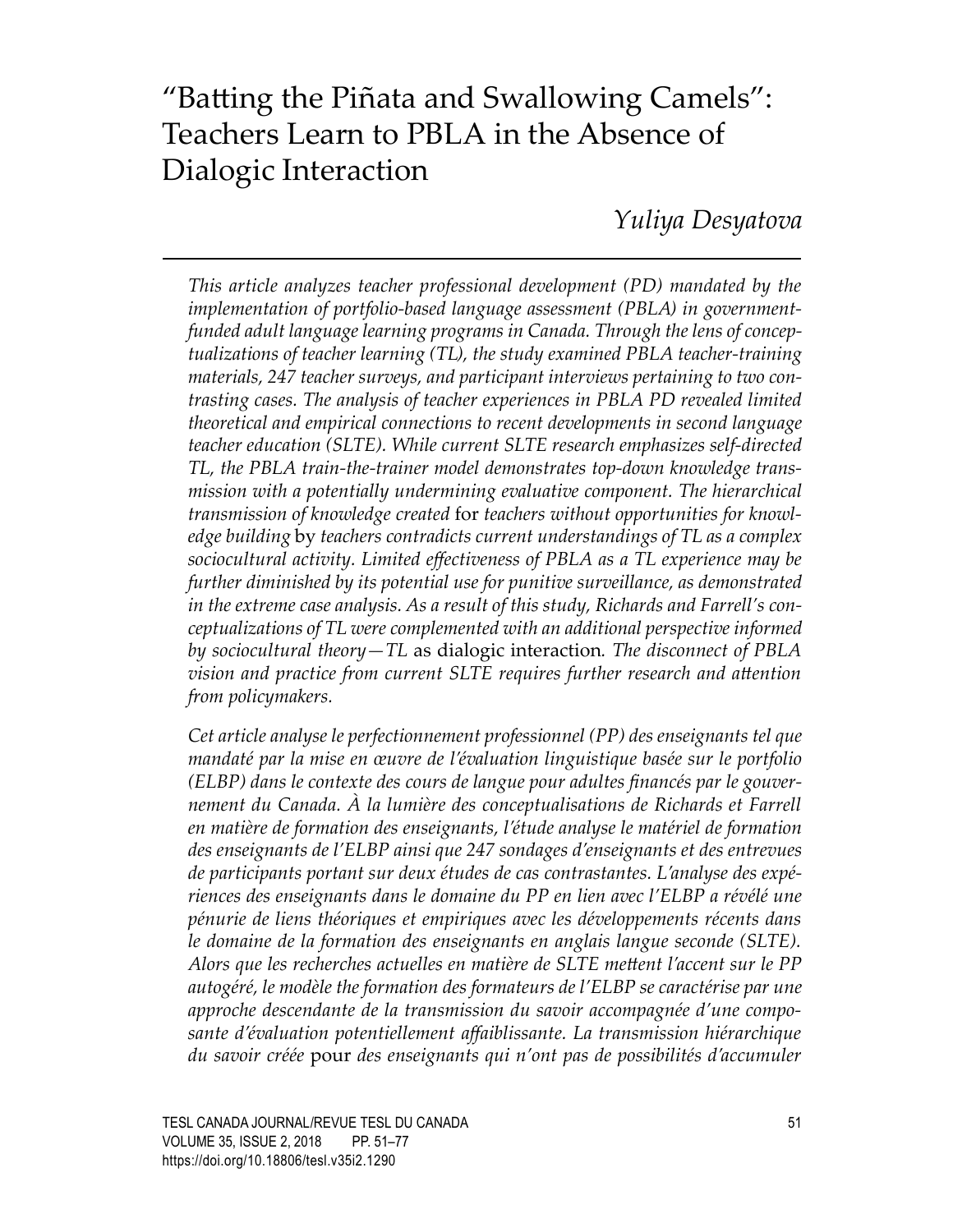eux-mêmes *des connaissances contredit les conceptions actuelles du PP comme activité socioculturelle complexe. L'effi cacité limitée de l'ELBP comme expérience de PP pourra se voir réduire encore davantage par l'utilisation potentielle de surveillance à des fins punitives, tel que le démontre l'analyse de cas extrêmes. À la suite de cette étude, les conceptualisations de PP de Richards et Farrell ont acquis une nouvelle dimension inspirée par la théorie socioculturelle—le PP* comme interaction dialogique*. L'écart entre la vision et la pratique en ELBP dans le domaine de la formation des enseignants en anglais langue seconde exige des études plus poussées et doit attirer l'attention des décideurs politiques.* 

**KEYWORDS:** LINC, ESL, PBLA, portfolio assessment, teacher learning (TL), professional development (PD), language teaching, dialogic interaction

The mandatory implementation of portfolio-based language assessment (PBLA) in Language Instruction for Newcomers to Canada (LINC) and English as a second language (ESL) programs deserves a thorough examination due to limited academic literature on the topic, as well as ongoing challenges (Fox & Fraser, 2012; Ripley, 2012, 2018; Mohammadian, 2016). In this article, the abbreviation PBLA is used as a proper noun defining the particular use of portfolios for language assessment as implemented in government-funded language programs for adult newcomers in Canada (Centre for Canadian Language Benchmarks [CCLB], 2017a). Since 2014, PBLA has become "the authorized assessment protocol" (Pettis, 2015) for approximately 2,500 teachers (Holmes, 2015) who have completed mandatory PBLA PD. This article examines PBLA PD as an opportunity for teacher learning (TL).

A comprehensive theoretical framework of TL is still a *mission inaccompli*  (Cochran-Smith & Zeichner, 2005; Cross, 2010). For this analysis of TL vision and experiences, the four perspectives on TL suggested by Richards and Farrell (2005) were employed: (a) TL as skill learning, (b) TL as a cognitive process, (c) TL as personal construction, (d) TL as reflective practice (p. 7). However, the review of current academic literature and the empirical data on TL in PBLA revealed the need for complementing these four conceptualizations with an additional perspective, grounded in sociocultural theory. Below, I will review the four conceptualizations by Richards and Farrell (2005), and trace them in PBLA materials and teacher experiences in PBLAmandated PD. I will conclude by proposing a fifth conceptualization of  $TL-$ *TL as dialogic interaction*—which may lead to a comprehensive typology of approaches to language TL, as well as explain the revealed inadequacy of TL opportunities in PBLA implementation.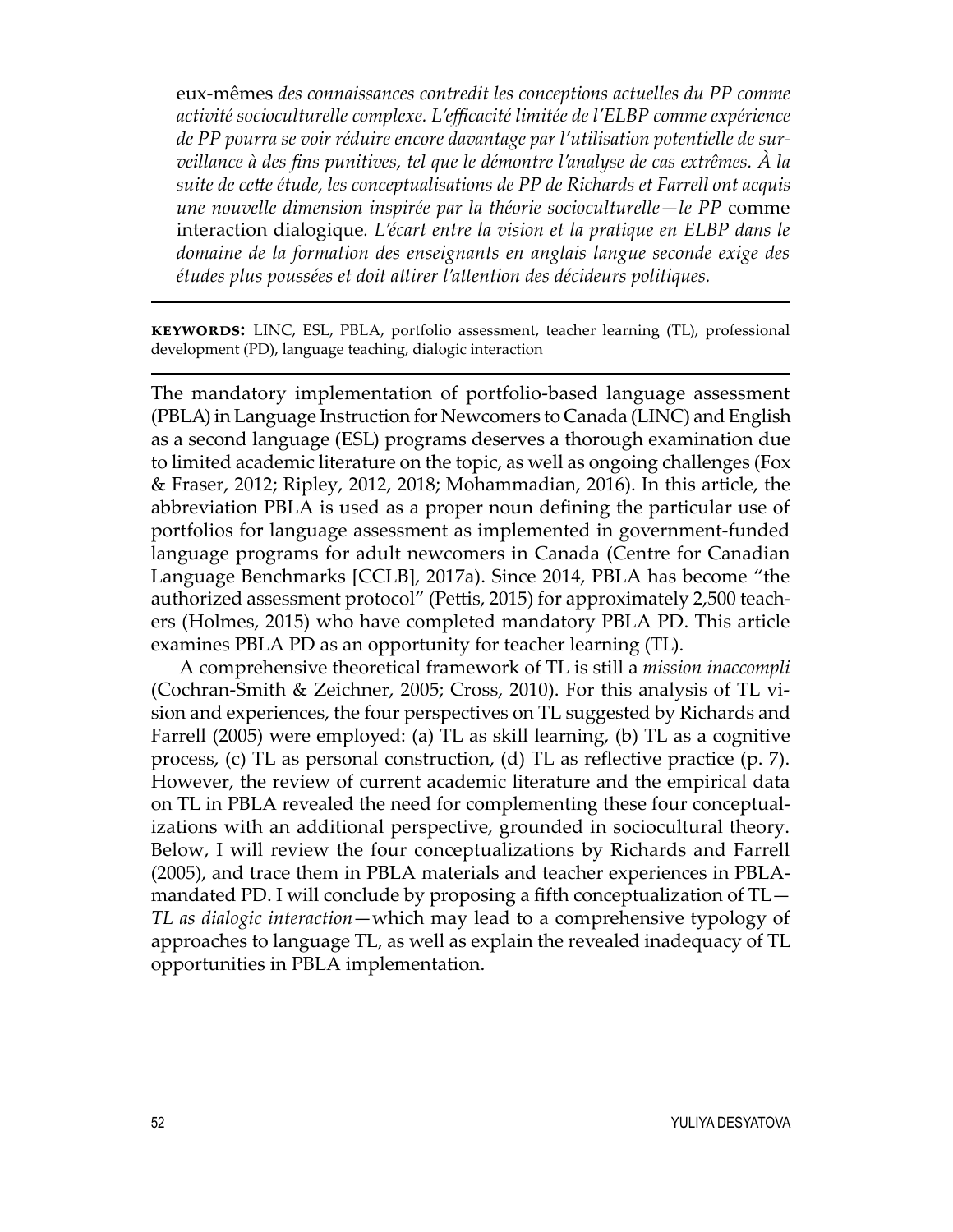### *Conceptualizing Teacher PD: Teacher Training versus Teacher Learning*

Over the last decades, understanding of TL has shifted from seeing teachers as consumers of knowledge created by other agents (linguists, researchers, teacher educators, administrators, policymakers) to acknowledging teacher knowledge–generating capacity, emerging in response to teaching and learning needs in their local contexts. This shift is omnipresent—from certain word choices in research, policy, and practice, to PD activities that teachers engage in, and theoretical frameworks employed by academics. At the level of terminology, this shift is evident in the distinction between *teacher training* versus *teacher education* (Crandall & Christison, 2016; Richards, 2008), or teacher *professional development* (PD) versus *professional learning* (Loughran, 2006). Such changes reflect current understanding of TL as self-directed participation of teachers as knowledgeable actors rather than passive knowledge receivers, as well as potential variability of individual TL goals and outcomes. At the level of teaching and leadership practice, the shift is manifested in the move from the traditional workshop delivery model of teacher PD toward professional learning communities (PLCs), team-teaching (Richards & Farrell, 2005), teacher research, and action research (Borg & Sanchez, 2015). On the theoretical level, behaviourist and cognitivist perspectives on learning shifted toward more holistic sociocultural views of both learners and teachers as agents embedded in their rich local contexts (Faez, 2011; Freeman & Johnson, 1998; Johnson, 2009; Lantolf & Poehner, 2014; Swain, Kinnear, & Steinman, 2011). Even though this study focuses on practice-relevant analysis, I will include a brief summary of major theories of learning, because the summary will facilitate further theoretical and empirical examination of TL experiences in PBLA.

## **Major Theories of Learning**

The four conceptualizations of language TL offered by Richards and Farrell (2005) can be connected to three major orientations in educational psychology of the 20th century: behaviourism, cognitivism, and constructivism.

### *Behaviourism*

Behaviourism is one of the earliest theories of human learning, which originated in stimulus-reflex studies on animals and defined learning as habit formation. One of its core premises is *conditioning* the subject toward desirable behaviours through repeated reinforcement. Positive reinforcement stimulates desirable behaviours through an external motivator, while negative reinforcement presumably eliminates undesirable behaviours through punishment. In language teaching, these assumptions may be traced in the audiolingual method of instruction with its focus on repetitive listen-and-repeat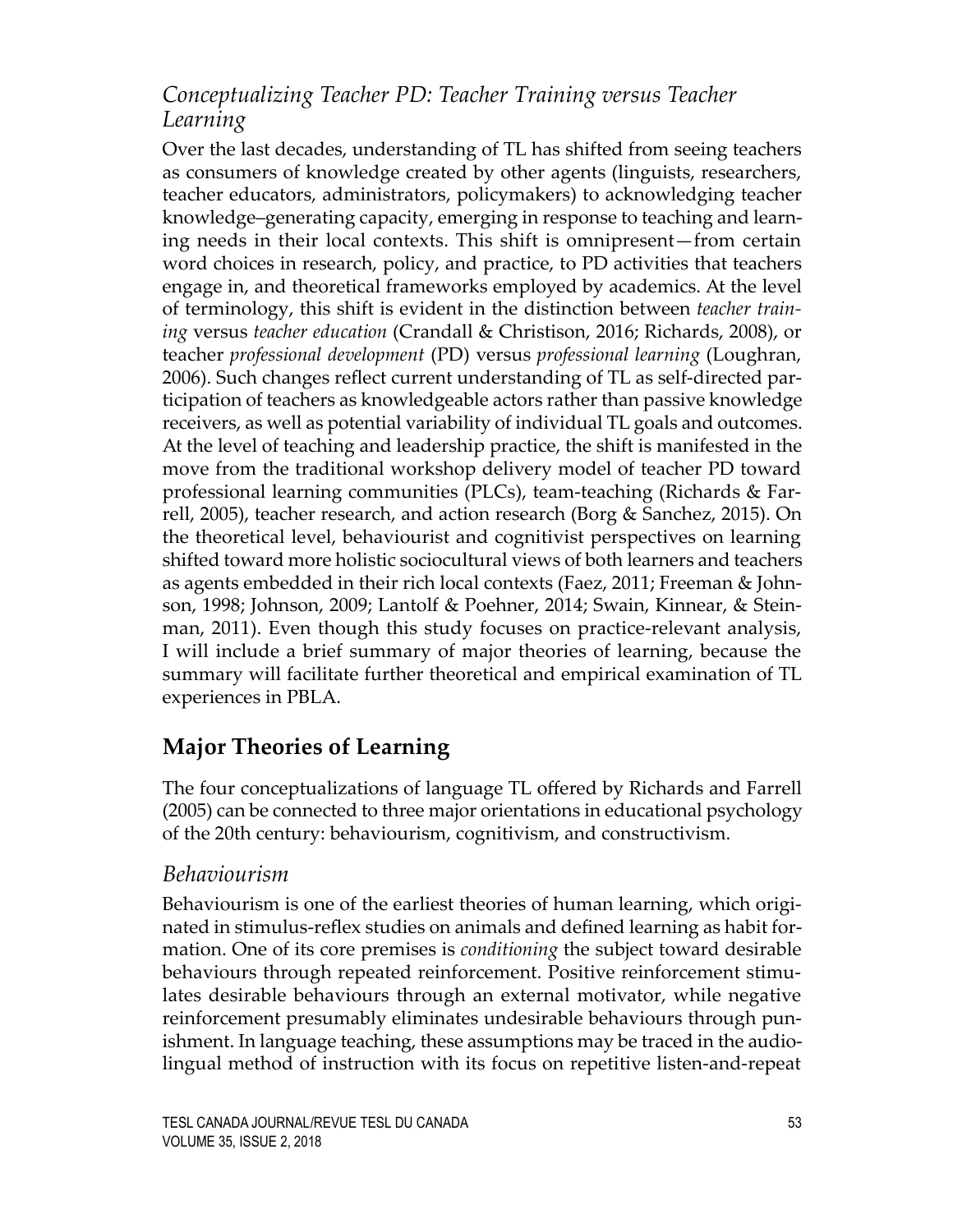drills, conditioning learners to imitate native speakers "correctly." In teacher education, such an approach would see teaching as a sequence of behaviours that can be "learned" through observations and repetitive practice with external reinforcement. According to Ornstein and Hunkins (2017), "behaviourism still has a major impact on education," and "includes careful analysis and sequencing of learners' needs and behaviours. Principles of testing, monitoring, drilling, and feedback are characteristic" (p. 101). The limited nature of this understanding of human learning, together with advances in psychology and artificial intelligence, led to the rise of cognitivism in the middle of the 20th century.

#### *Cognitivism*

Contrary to viewing learning as acquisition of behaviours, cognitivism (from Latin *cognoscere*—to know) stresses the role of internal mental processes, which may not be manifested in observable behaviours. Cognitivist scientists attempt to describe sequences of internal processes leading to productive learning. When applied to language teaching, such studies continue to offer insights into how instructional strategies (e.g., explicit explanations) may support cognitive processing and facilitate language learning (Han & Rast, 2014; VanPatten & Cadierno, 1993). When applied to teacher education, cognitive approach would focus on teachers' "growth in cognitive structures" (Hennissen, Beckers, & Moerkerke, 2017), "cognitive performance" (Kozulin, 2015), conceptual knowledge, and improved linking between practice and theory. Good teaching practice can presumably be derived from theory; therefore, the goal of teacher education is to facilitate deep conceptual understandings and their translation into theoretically informed practice. The major shortcoming of both behavioural and cognitive approaches is the neglect of learner agency and the impact of sociocultural environments as contributors to the learning process.

#### *Constructivism*

Constructivism is an umbrella term covering a range of approaches that emphasizes the previously unacknowledged role of learner agency, as well as the interactive dimension of knowledge (co-)creation and development: "the learner is the key player; learners participate in generating meaning or understanding. The learner cannot passively accept information by mimicking others' wordings or conclusions. Rather, the learner must internalize and reshape or transform the information" (Ornstein & Hunkins, 2017, p. 113). Knowledge transfer can be facilitated, impeded, or modified by teacher learners, depending on individual, group, and contextual factors. These factors may include how applicable teachers perceive a theory to be for their class; what resources are available to teachers for enacting the suggested practice improvement; how the students respond to attempted changes in practice.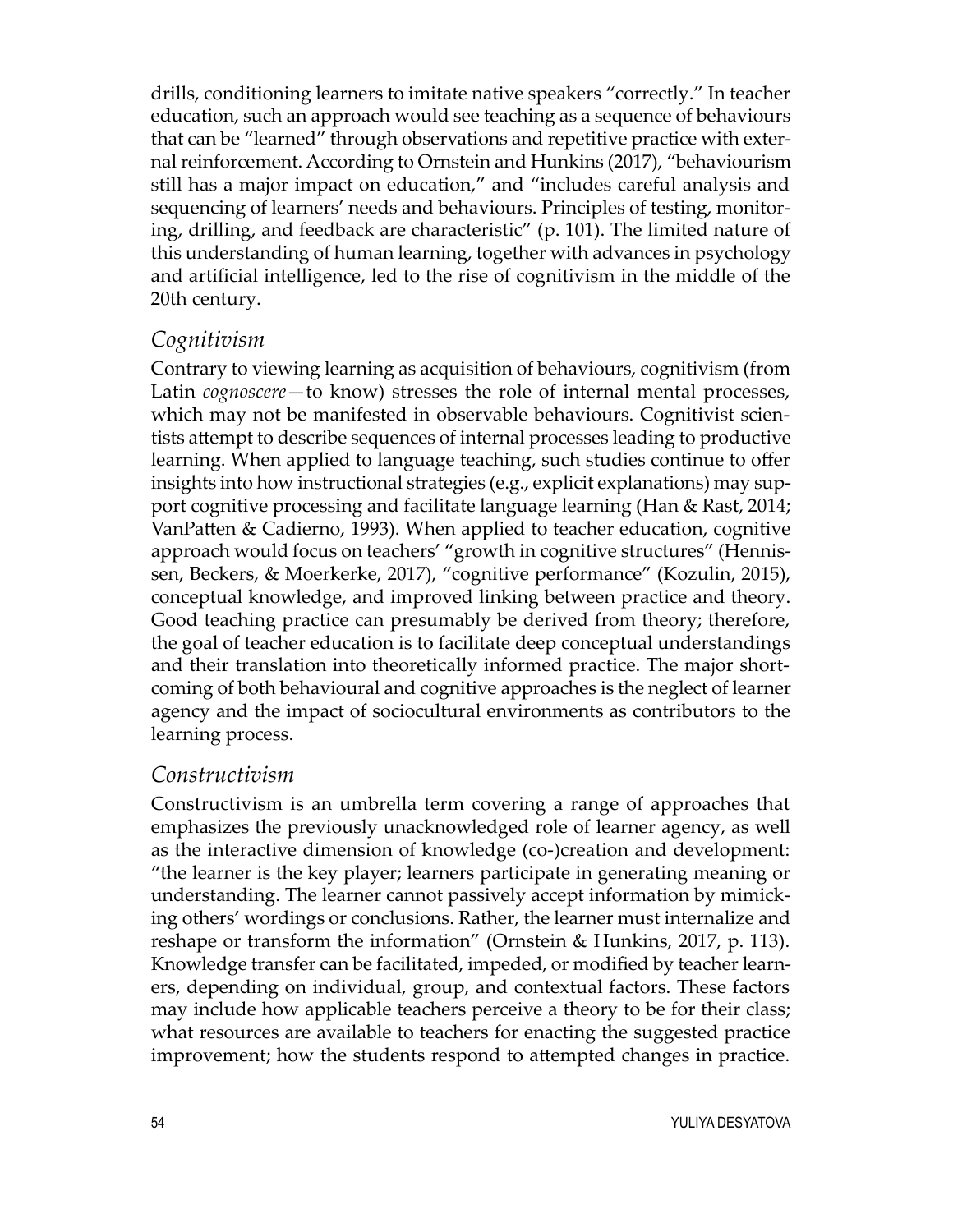According to constructivist approaches, knowledge cannot be transmitted, but needs to be actively constructed and reconstructed by the teacher learner interacting with the context in multiple dimensions: cognitive, affective, material, cultural, and political.

While elements of all these three meta-theories can be traced in current practices, curriculum documents, and teacher and learner beliefs, the general tendency in current research has been toward acknowledging the complexity and the constructed nature of learning processes, rather than limiting learning to cognitive-behavioural domains (Illeris, 2018).

### **The Four Conceptualizations of TL**

Richards and Farrell's (2005) conceptualizations of TL can be productively examined alongside the major educational theories: *TL as skill learning* aligns with behaviourism, *TL as a cognitive process* aligns with cognitivism, and *TL as personal construction* together with *TL as personal reflection* represent a constructivist understanding, even though contextual factors are not emphasized. This alignment may be helpful in uncovering key assumptions behind the four conceptualizations, such as perspectives on the expected teacher role(s), the nature of TL and language teaching, and the central locus of both processes. These assumptions may remain unexamined yet influential in achieving the projected outcomes of a PD activity.

In a comprehensive investigation of individual TL paths, Kubanyiova (2012) identified teachers' "ideal selves" as "central cognitions of conceptual change" (p. 101), on which a teacher's response to a TL experience may depend. If the "ideal self" of a teacher-researcher matches the expected role in the TL experience, it may be taken on enthusiastically. On the contrary, if there is a significant dissonance between the two roles, the TL experience may have little impact, perceived as a burden, or rejected by the teacher. For instance, if teachers are expected to be knowledge creators through action research, but they envision themselves as acquirers of best practices, the tension between the two visions may fail to produce successful outcomes in a PD initiative attempting to enact a cognitive or constructivist conceptualization of TL. Vice versa, if teachers see themselves as active knowledge creators *in* and *for* their class but are expected to become skill acquirers of best practices designed outside of their classrooms, a similar tension may jeopardize achievement of the desired outcomes envisioned from the *TL as skill learning* perspective. Arguably, the larger the gap between expected and desired teacher roles, the more untenable tensions may arise for individual teachers, organizations, or education systems. Therefore, understanding how teacher roles envisioned in PBLA teacher training may support or conflict with the "ideal self" envisioned by LINC/ESL teachers may assist in clarifying PBLA potential for effectiveness as a PD initiative. Currently, nega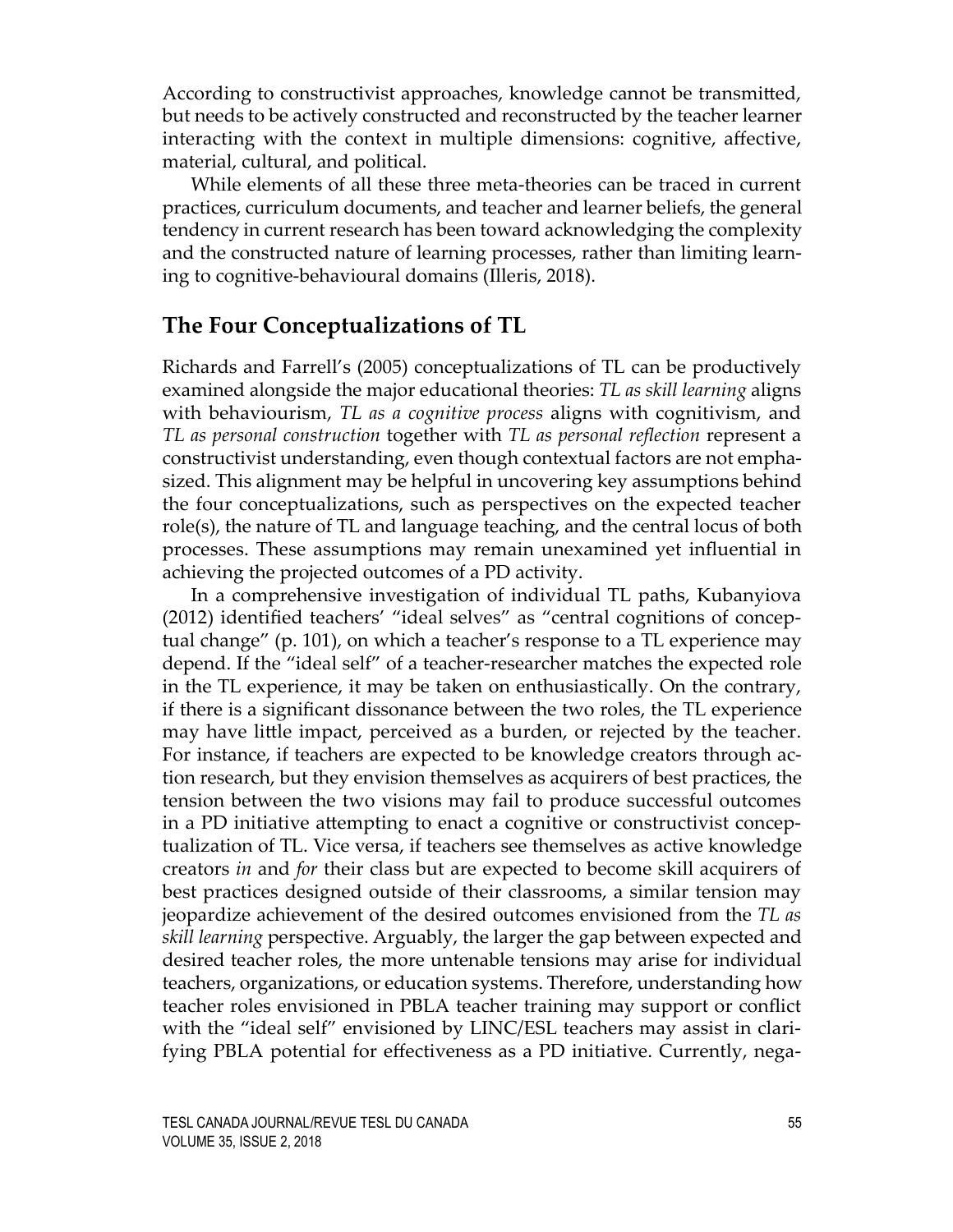tive teacher response is interpreted as "resistance to change" (CCLB, 2017e), which dismisses the issue rather than addressing it.

To elaborate on how the unexamined tensions between policy-expected and teacher-desired roles can be traced, common PD activities can be juxtaposed with the four conceptualizations of TL (Richards & Farrell, 2005). However, these four conceptualizations do not allow for inclusion of such TL activities as action research, critical friendship, mentoring, peer observations, peer coaching, and PLCs. Promising to address limitations and challenges of less interactive PD activities, these TL opportunities involve multiple agents, depend on mutual participation, and reach beyond the last two conceptualizations of *TL* as *personal construction* or *personal reflection*. To include these interactive activities, a new conceptualization of TL needs to be created, which would reflect the multidirectional nature of interaction in a community of practice (CoP). My goal was to name this additional conceptualization after reviewing the literature and the empirical data on TL in PBLA.

#### *Preparing Teachers for PBLA Implementation*

PBLA continues to raise questions about its explicit and implicit goals (Vanderveen, 2018). However, after pilots in a number of service provider organizations (SPOs) in 2011-2012 (Pettis, 2015), mandatory national PBLA implementation started in 2014, despite numerous concerns documented in the few studies of those initial pilots (Fox & Fraser, 2012; Ripley, 2012). Between 2014 and 2017, at all SPOs across Canada, a series of PBLA teachertraining workshops were delivered by designated PBLA Lead Teachers/ Leads, who themselves had undergone rigorous training. Leads were expected to support PBLA implementation in their organizations, and were provided with teacher-training materials, including scripted PowerPoint presentations and handouts (CCLB E-learning, n.d.), which might have been an attempt to mitigate well-documented challenges of cascade PD models (Turner, Brownhill, & Wilson, 2017).

The PBLA teacher training was both intensive and extensive. The first series of PD days took place over 5 months, and a series of follow-up workshops were expected "to support the PBLA community of practice" (CCLB E-learning, n.d.). The training started with an introduction to theory behind PBLA and progressed to practice-oriented sessions on module planning, task design, and "introducing PBLA protocol" (CCLB, 2015, pp. 1-2). As an outcome of this training, each LINC/ESL teacher in Canada is required to design or find, administer, mark, provide action-oriented feedback, and a reflection opportunity for their students on at least 8 to 10 assessment artefacts per skill area (listening, speaking, reading, and writing) "per reporting period" (CCLB, 2017c). This requirement of 32 assessment artefacts as a minimum evidence of students' readiness for the next CLB is identical across language learning levels, frequency and intensity of the class/program, teacher experi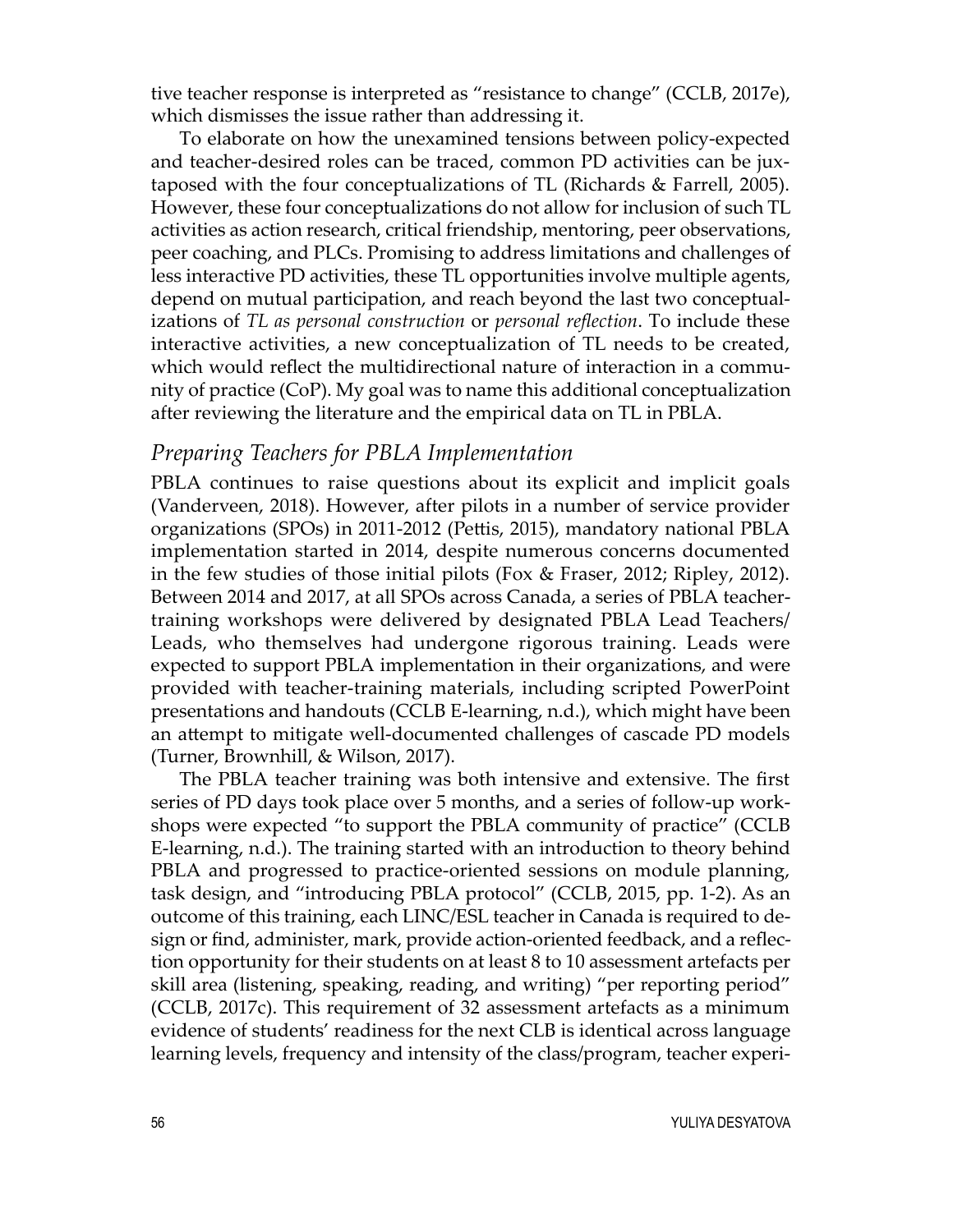ence, or other factors, which may indicate an underestimate of the variety of individual, classroom, and institutional ecologies.

 For multilevel classes, assessment instruments are expected to be tailored to individual student benchmark in the respective skill, which increases the original number of 32 required assessment artefacts to be prepared by the teacher. Furthermore, because many LINC/ESL teachers have part-time job assignments with different classes and even organizations (Valeo & Faez, 2013), the number of mandatory assessments may have to be further multiplied, depending on the employment situation of the teacher. This dramatic increase in workload required by PBLA has been an ongoing concern for teachers, administrators, and researchers since the first studies of original pilots (Fox & Frazer, 2012; Ripley, 2012; Mohammadian, 2016), but has received limited attention from policymakers or funders as of the end of 2018. The abundance of teacher concerns over PBLA and its implementation, as well as an ongoing absence of productive response, culminated in an online petition: "Stop PBLA . . .," started by an Ontario teacher (Lachini, 2017). The petition collected more than 500 signatures within a few weeks, but it was unclear if it reached its target audience of decision-makers.

Most available studies investigated PBLA from the perspective of implementation benefits and challenges (Fox  $\&$  Frazer, 2012; Fox, 2014; Ripley, 2012, 2018). Despite multiple challenges reported by teachers in their attempts to adhere to the mandatory assessment protocol, the official PBLA discourse seems to be oblivious to the gravity of the issues, and attributes them either to "growing pains" that will gradually transform into visible benefits for all stakeholders, as teachers and SPOs adjust to the new demands (CCLB, 2017d), or to "resistance to change" that should be addressed accordingly (CCLB, 2017e). The key to effective adjustment is seen in developing individual teacher skills, facilitated by mandatory PBLA PD and ongoing support from Leads. While the literature does not focus specifically on TL in PBLA, the issue of teacher skills as the key to successful PBLA implementation is a pervasive theme in the official PBLA discourse. Numerous presentations dedicated to PBLA have been delivered at local, provincial, and national conferences. To the chagrin of some teachers, the ubiquitous PBLA training significantly reduced the diversity of previously available PD options ( Morrissey, 2018).

#### **Research Methods**

This study was guided by the following research questions:

**Research Question 1 (RQ1):** How is TL conceptualized and operationalized in PBLA teacher training?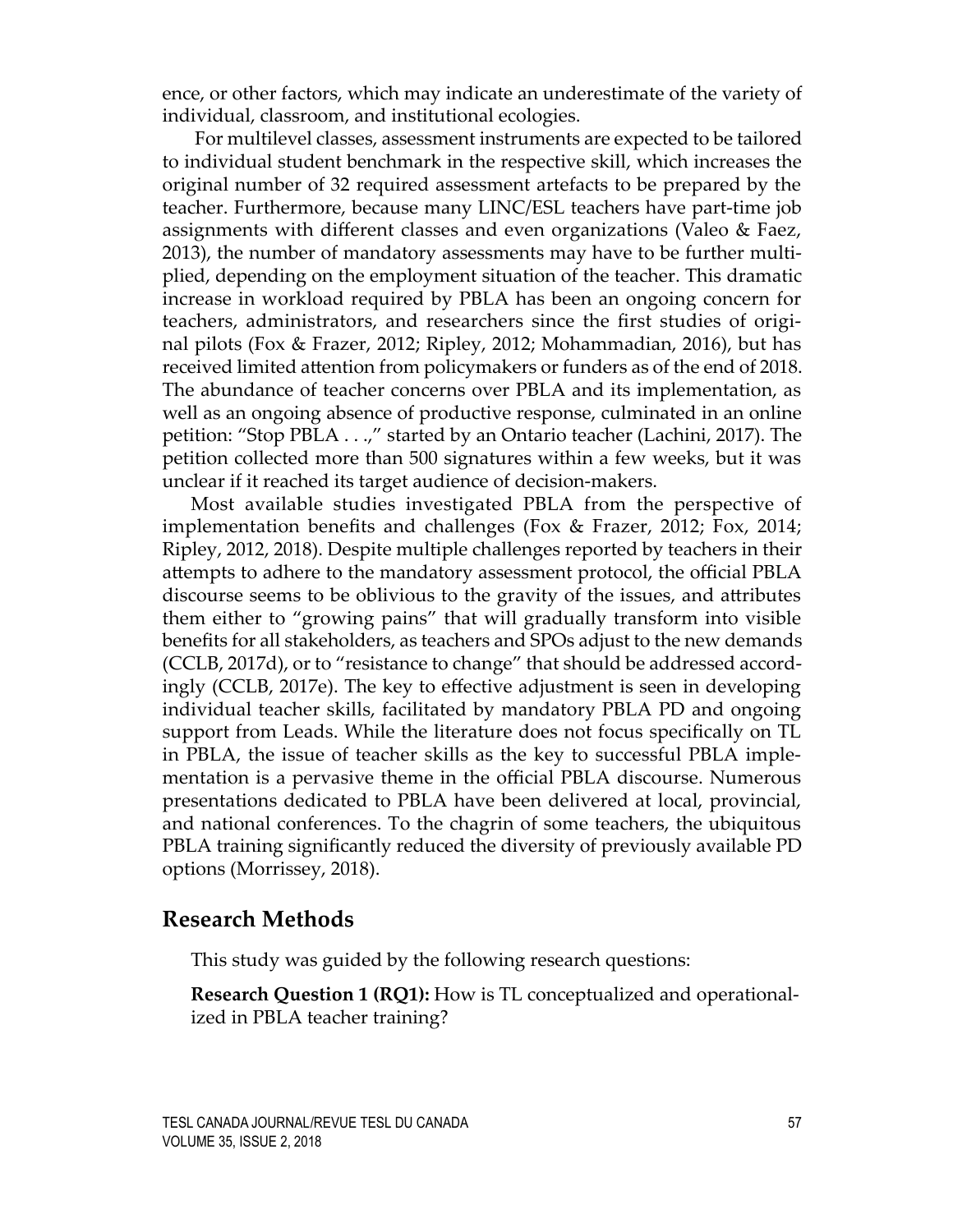**Research Question 2 (RQ2):** How do LINC/ESL teachers describe their TL experiences in PBLA-mandated PD activities?

**Research Question 3 (RQ3):** How much convergence/divergence exists between the policy-articulated vision of TL and teacher perception of the TL opportunities?

**Research Question 4 (RQ4):** How can the conceptualizations of TL by Richards and Farrell (2005) explain the convergence/divergence?

To answer these research questions, PBLA implementation guidelines (CCLB, 2017) were examined for indications of the four theoretical conceptualizations of TL, including vocabulary choices, suggested PD activities, as well as expected teacher roles and assumptions about TL  $(RQ1)$ . The findings from the official PBLA discourse were juxtaposed with teacher responses to survey and interview questions (RQ2) to establish possible congruence or lack thereof (RQ3). Finally, the theoretical lens of the four conceptualizations of TL was employed for illuminating the findings (RQ4).

The empirical data on teachers' experiences of PBLA training as a TL opportunity were drawn from the data collected for a larger PhD research project investigating perception of PBLA impact on teaching and learning by different groups (teachers, Leads, administrators, and learners). The large mixed-methods data set consists of Likert-type surveys (*N* = 323) and interviews (*N* = 68) collected between October 2017 and June 2018 across Canada. I developed the surveys and interview guides to elicit responses on a range of themes represented in existing PBLA literature. The thematic breadth reflected the exploratory nature of the larger research project and responded to the paucity of academic literature on PBLA. For this article, only open-ended survey responses to the 14 Likert-type statements on teacher experiences with PBLA PD (Appendix A) and interview excerpts on two contrasting cases were reported.

Open-ended survey responses were coded openly, axially, and selectively (Merriam, 2002). The coding process was an ongoing cycle of multiple revisions, especially between the open and axial levels. As a result, 174 codes were generated from the data, which, through numerous subthemes, were grouped into four major themes relevant for the current examination: *Satisfi ed with PBLA PD* (41 comments), *Dissatisfied with PBLA PD* (177); *Mixed feelings about PBLA PD* (4), and *Challenges for and around PBLA Leads* (123). A segment of these data with initial coding was reviewed by a graduate student from the same department to ensure transparency of analysis. In a few cases when clarifi cation of the coding scheme was needed, collaborative coding was conducted until an agreement was reached.

Selective coding established absence/presence of connections between reported teacher experiences and the four conceptualizations of TL. An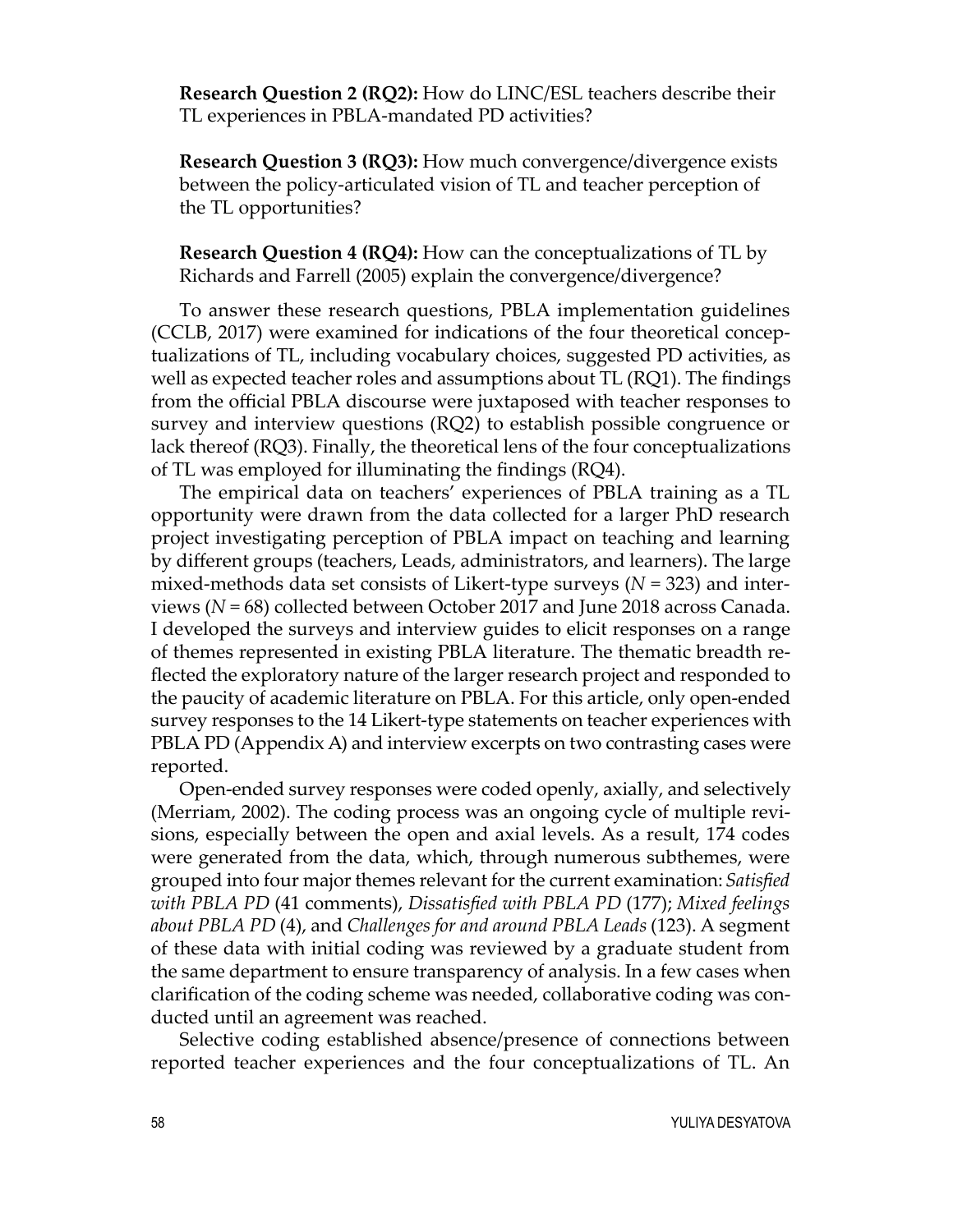extreme case analysis allowed for an in-depth examination of teacher experiences. Interviews illustrating two contrasting cases of TL opportunities were transcribed by the researcher. As part of member checking, a draft of this article highlighting the sections on the relevant cases was reviewed and approved by the three participants. As an outcome of data analysis, a fi fth conceptualization of TL emerged—*TL as dialogic interaction*—which complemented the existing typology with a perspective on TL informed by the sociocultural theory.

## **Findings: Vision and Practice of TL in PBLA**

I will start with reporting observations on the language used in PBLA implementation guidelines. Similar vocabulary was mostly preserved in this article to reflect authentic PBLA discourse<sup>1</sup>.

## *Teacher Training Delivery*

Such words as teacher *training*, *delivering workshops*, teacher *skills* are used repeatedly in PBLA materials (Pettis, 2015; CCLB, 2017). The responsibility of a Lead is "*deliver workshops*" using materials provided. Other responsibilities suggest dialogic engagement in the TL process: Lead Teachers are to " facilitate informal small-group discussions," "meet one-on-one with teachers to discuss PBLA-related topics" (CCLB, 2017f). However, study participants did not explicitly report such activities. On the contrary, teachers (*n* = 4) commented that when questions arose during the PD sessions, collective search for an answer within the group was not an option: "The numerous claims of research-based evidence are never discussed. We are always told not to question or complain, just do it" (Teacher 233; T233). Participants' responses illustrated the rigid hierarchy of knowledge validation and transmission with teachers being at the bottom of the pyramid. Questions were reported to be unwelcome in PBLA PD:

The sessions, although providing some helpful material, have for the most part been lecture format with power points, with little feedback asked for from the Instructors. It has been more of a "this is the way you need to do it" and when questioning methods or outcomes, the answers received have had more of the effect of attempting to shut down the questioning, rather than convincing me of the benefit. (T39)

Even though PBLA implementation materials mentioned group discussions, reports of collective meaning-making during the PD sessions were absent in the data. Presentation-style workshops with elements of group activities dominated PBLA PD and were expected to result in individual teacher skill development.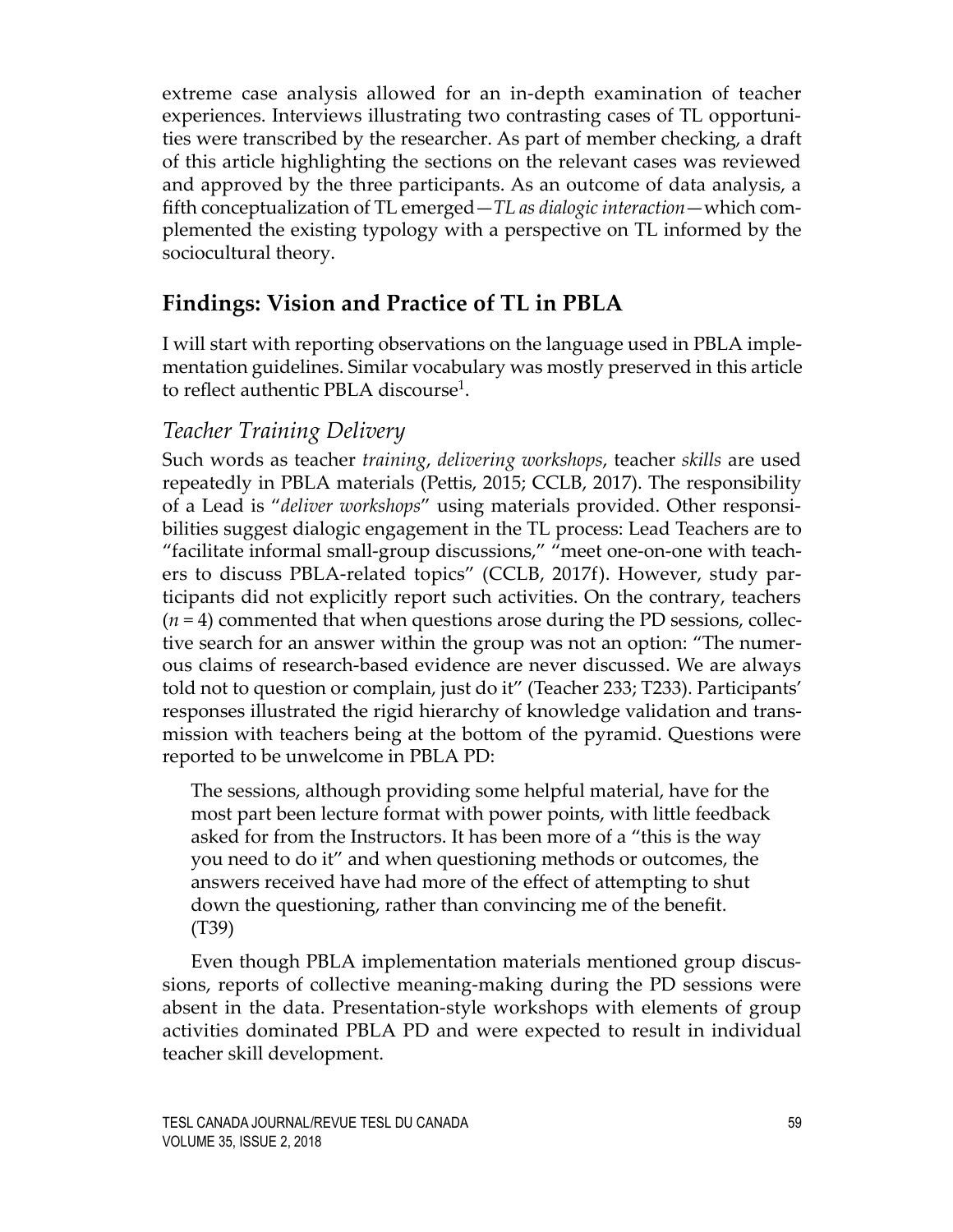Teachers commented on the inadequacy of such expectations, especially considering PBLA emphasis on meeting the real-life needs of newcomer learners: "I wish that these courses would model the style of teaching that they propose—use needs assessments before teachers start the course, and tailor courses to suit said needs!" (T241). The expectations of active engagement between students and teachers in PBLA contradicted the absence of similar engagement between teacher learners and Leads in PBLA PD.

#### *Leading Teacher Learning in PBLA Implementation*

In addition to workshop delivery, responsibilities of Leads also include "team-teach[ing]" and "giv[ing] demonstration lessons" (CCLB, 2017f), but this is a rare mention of a possibility for teachers to see PBLA in action. Limited empirical data are available on this kind of practical modelling. Occasionally, PBLA Leads or administrators reported sharing assessment materials they created (Administrator 11; A11). However, a significant number of teacher surveys (*n* = 33) commented on inadequate practical support offered by Leads, which teachers found to be a missing link in their PBLA training: "Where are the examples to follow? Our leads have all encompassing power to refuse our tasks but there are no models . . ." (T32).

While teachers generally appreciated support from their Leads (*n* = 26), they also commented empathically on the challenges in leading PBLA teacher training (*n* = 39): "The work is exhausting, requires an inordinate amount of time. The teaching hours are limited, the pay is ridiculous" (T175); "They [pronoun redacted] are great. It's not their fault we are frustrated" (T118). However, participants also commented on alarming trends in the train-thetrainer model: Leads' unavailability due to attrition or other reasons  $(n = 12)$ ; Leads taking on the role because they were "talked into it" (T61) or other pressures (*n* = 5); novice teachers becoming Leads due to lack of interest from experienced teachers  $(n = 8)$ : "They [pronoun redacted] suffer. They are overwhelmed. Not motivated at all. They were new to teaching and centre so the manager dump[ed] this on them and they were just nice and grateful to get a job. So, they were forced to do it" (T112). As a result of frequent issues around the quality of support, and Leads' availability, motivation, and retention  $(n = 123)$ , Lead attrition further jeopardized the effectiveness of PBLA PD.

Teacher discomfort with the train-the-trainer model was frequently articulated as dissatisfaction with Leads (*n* = 84). Following the comments on inadequate support  $(n = 33)$ , the second most frequent comment was on complicated relationships between Leads and other teachers (*n* = 14): "There is an attack and defend relationship between the Leads and the staff"  $(T121)$ . Leads themselves commented on the power imbalance and the unhealthy climate: "I feel like a cop ratting on colleagues and I feel management likes having lead teachers to provide proof they couldn't otherwise get" (T20). The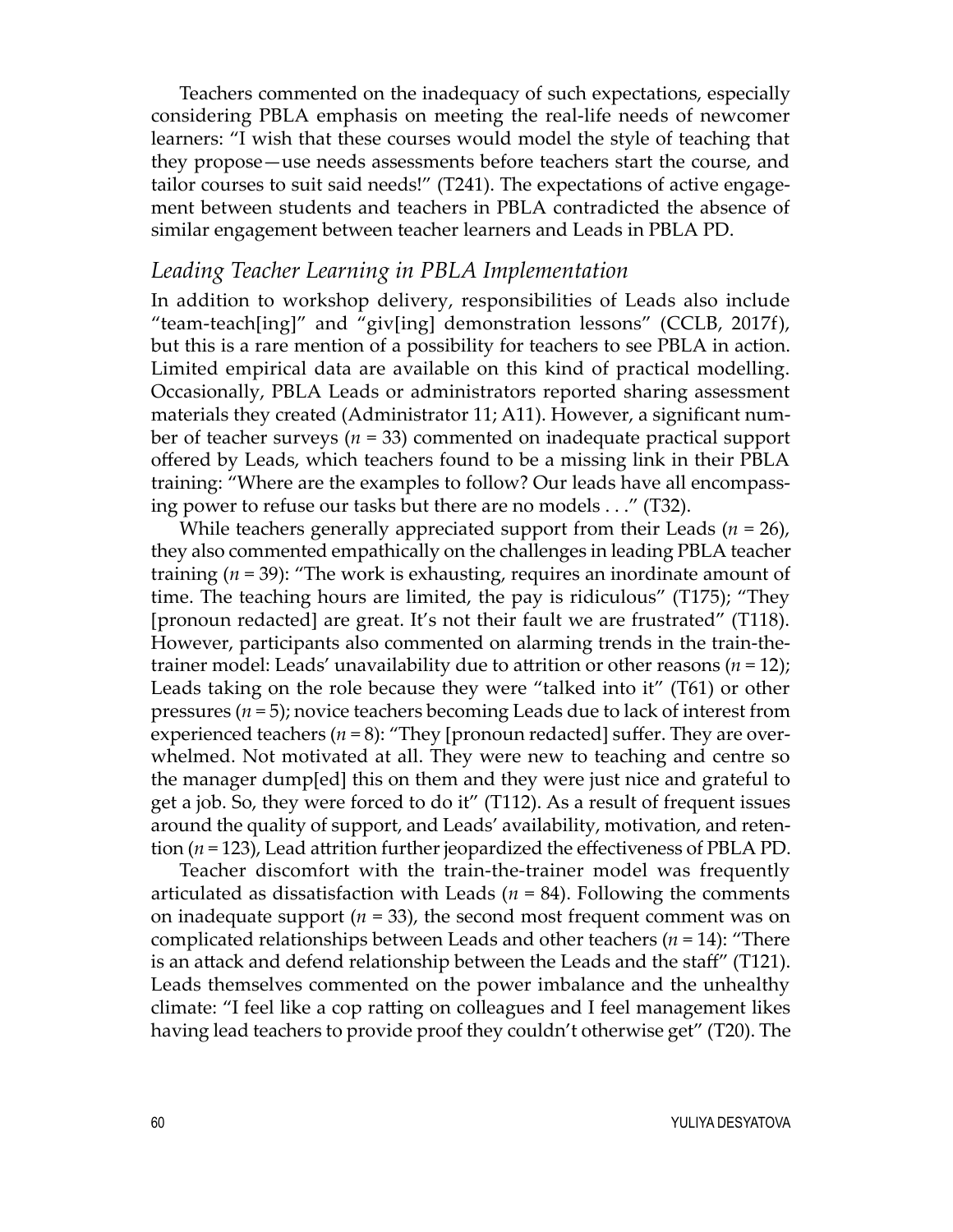recurring perception of PBLA as a tool for punitive surveillance raises questions about the hidden goals of PBLA implementation (Vanderveen, 2018).

### *Role of the Teacher in PBLA Teacher Training*

As these data demonstrated, despite group activities being mentioned in workshop materials, PBLA PD relied significantly on individual teacher cognitive, interactional, and skill-acquisition labour: "I have figured out most on my own from discussion with other teachers and reading" (T233). Teachers found this expectation overwhelming: "PBLA training was basically: you're on your own. Invent modules, teaching materials, assessment materials and rubrics" (T42). This led to multiple challenges with translating PBLA theory into practice: "I felt like I was failing every step of the way without clear support on how to make a very theoretical idea work in practical terms in a real classroom" (T185). The disconnect between the theory presented and the practice expected was a frequent theme  $(n = 38)$ : "The irony is that the more practical PBLA claims to be, the more theoretical it is shown to be" (T18); "Lots of theory but I am not convinced. I may understand what they are trying to do but I am not convinced that it is helpful/beneficial in the long term" (T37). The theory–practice gap observed by the teachers may indicate PBLA designers' conceptualization of TL as a cognitive process, with the expectation that theories would be productively applied as individual teachers develop their conceptual understanding.

However, teachers see their practical knowledge created in the teaching process as more valid and effective than the one mandated by PBLA, thus reclaiming the value of practice-generated knowledge in response to the assigned role of knowledge receivers: "[PBLA PD was] awful and a huge waste of time that could be better spent teaching—actually teaching—which is what we love to do" (T1). The affective contrast—teaching as "what we *love* to do" and the PD as "*awful* and a huge *waste of time*"—may be a reaction to the perceived infringement of the mandated theory on the territory of practical teacher competence, which undermined teachers' role as capable decision-makers: "The way I interpreted the introduction of PBLA was 'forget how you taught before. This is the new way, the better way.' The transition was MASSIVE" (T51). A glaring gap is suggested between teaching pre-PBLA and the newly mandated norm. However, a significant number of teachers reported employing similar routines pre-PBLA, albeit in a more flexible format ( $n = 83$ ): "I used the CLBs previously and used my own rubrics—a simpler and more effective system than PBLA" (T42); "Already did learner needs assessments and task-based learning" (T168); "We were confident users of portfolio-based assessment" (T219). Even though practices required by PBLA had been part and parcel of teaching repertoire, teachers express serious concerns and poignant critique of similar mandatory requirements. This contradiction may be explained by the conflict between PBLA-mandated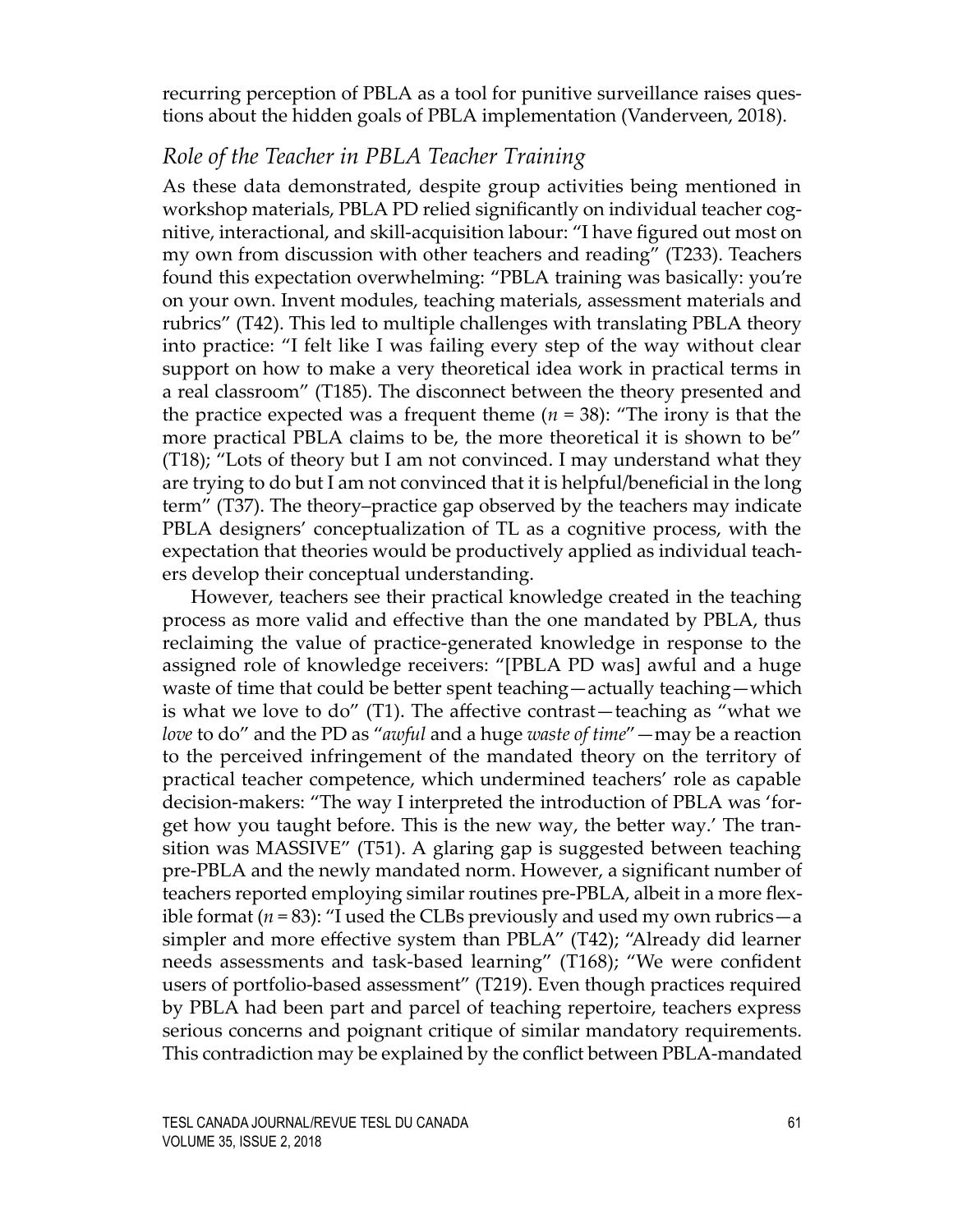and teacher-desired roles: "I lost my interest when we were told: Teach less and assess more. Ugh . . ." (T219). Teachers object to the demands to replace activities at the core of their professional identity (teaching), with activities perceived as peripheral (assessing and record-keeping): "they are forced to do something that is against their nature" (T97).

Even when participants responded to questions about the value of PBLA PD as "not sure," the experience was not described as positive: "We batted the PBLA piñata back and forth at so many meetings. We've had ardent PBLA leads and boring leads. We've discussed nitty and gritty. We have strained out gnats and swallowed camels" (T190). The metaphors regressed from repeated batting the piñata in the vain hope for a tangible reward, to swallowing a camel as an act of questionable need yet great discomfort. These vivid images of unproductive activities suggest very modest positive outcomes in return for the efforts invested in PBLA teacher training. In general, the ratio of positive to negative teacher comments on PBLA PD in these data is 1:4.5 (41:177).

#### *An Exemplary Case: Compensating for the Shortcomings of PD design*

In the available data, the only report of modelling through teaching demonstration and team-teaching was offered by an administrator who had serious concerns about the "instructional design" of PBLA PD as lacking opportunities for "knowledge sharing." This administrator (A31) exercised leadership authority by leading the demonstration parts in lessons co-taught with the teachers. Initially, offers of team-teaching from the administrator were met with "trepidation," but when the perception of this activity as an evaluation by a superior gradually changed to seeing it as an opportunity for TL, teachers became more open to, and appreciative of, the opportunity.

Even though A31 was not a Lead Teacher, the administrator felt the need to support the teachers beyond what was required in the policy, which was found lacking effective "instructional design." This support was offered through PD activities—demonstration lessons and team-teaching, which were unique in this data set. The collaborative practical guidance addressed the *teaching* rather than the *assessment* part of the complicated PBLA equation, which restored the vision of *teaching* as the core teacher activity. This reassertion of the primary teacher role connects to the teacher comments above, which reflected the concerns over the assessment overshadowing teaching and learning in PBLA. This exceptional case emerged in response to the need to find a more productive and practice-oriented way to support TL than the options presented in PBLA materials.

*An Extreme Case of Teacher Abuse for "Noncompliance" with PBLA*  In reporting their PBLA implementation experiences, participants frequently perceived their Leads and administrators as evaluators of teacher-created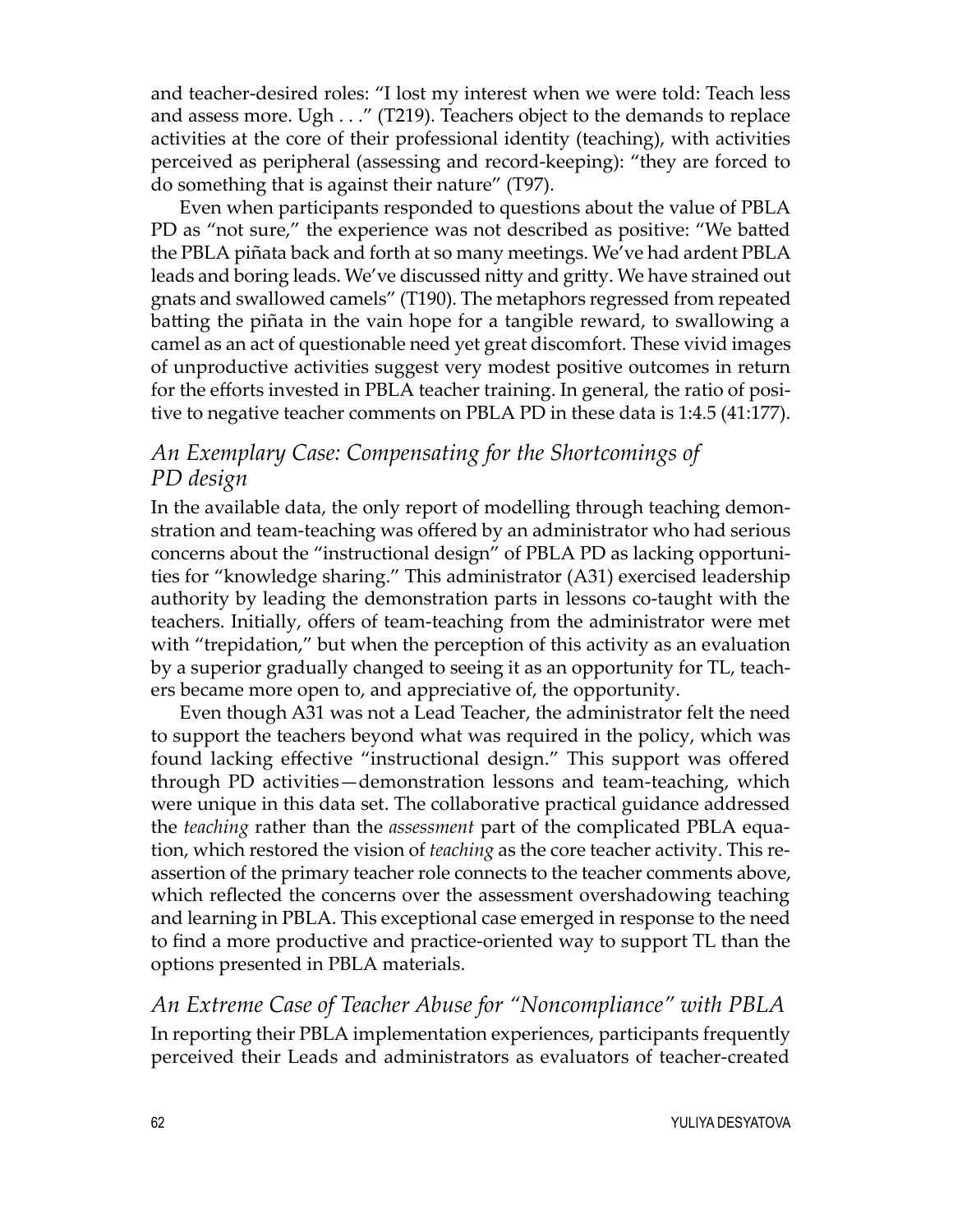materials, without sufficient models to follow being offered or developed collaboratively: "I feel critiqued more than I feel supported" (T37). At least in the case described below, such evaluation was not limited to teacher perception, but became a punitive practice within the organization. The evaluation did not produce action-oriented feedback in the process of material design, but the verdict was delivered post-factum, during routine binder reviews by administration *after* the end of the term. In this organization, which I will identify as SPO X, student binders were "rejected" as "non-PBLA-compliant" after the end of the semester, when the minimum of 32 assessment tasks had been completed by the class, marked and returned by the teachers (T32, T91, and T143). This situation led to latent and escalated conflicts in SPO  $X$ , with stress leaves taken by teachers whose class binders/students were "failed." The evaluative appraisal of the end product created by individual teachers took place at the stage when no modification of, or dialogue about, teacherproduced assessment instruments was possible; the students were denied an opportunity to move to the next level due to the "failure" of teacher-created assessments:

they are failing our work. . . . they are pushing things back and saying this isn't good. So, our professional judgement is undermined continually. So, we might create something and then it's given back to you as garbage, and you have to redo it. (AT32)

Another issue aggravating the situation was the fact that Lead Teachers at this SPO were lacking up-to-date classroom teaching experience and were unavailable for individual or group support before/during the process of material design, contrary to PBLA implementation guidelines.

While this case appears to be extreme and not typical, the fact that such abuse of opportunities for TL emerged and continued under the banner of PBLA compliance indicates serious flaws in the PBLA PD model and requires an adequate response from policymakers. According to the participants, during the academic year, assistance was sought on multiple occasions at various levels of decision-making, but no productive resolution ensued. Even though this extreme case represents a single SPO, it is a large organization that impacts many teachers and adult learners. The reported evaluative practices are unethical and undermining of the basic human rights for respect and fair treatment.

### **Discussion**

In their practice-oriented guide to teacher PD, Richards and Farrell (2005) distinguished four perspectives operationalizing TL through different approaches, environments, and activities: (a) TL as skill learning, (b) TL as a cognitive process, (c) TL as personal construction, (d) TL as reflective prac-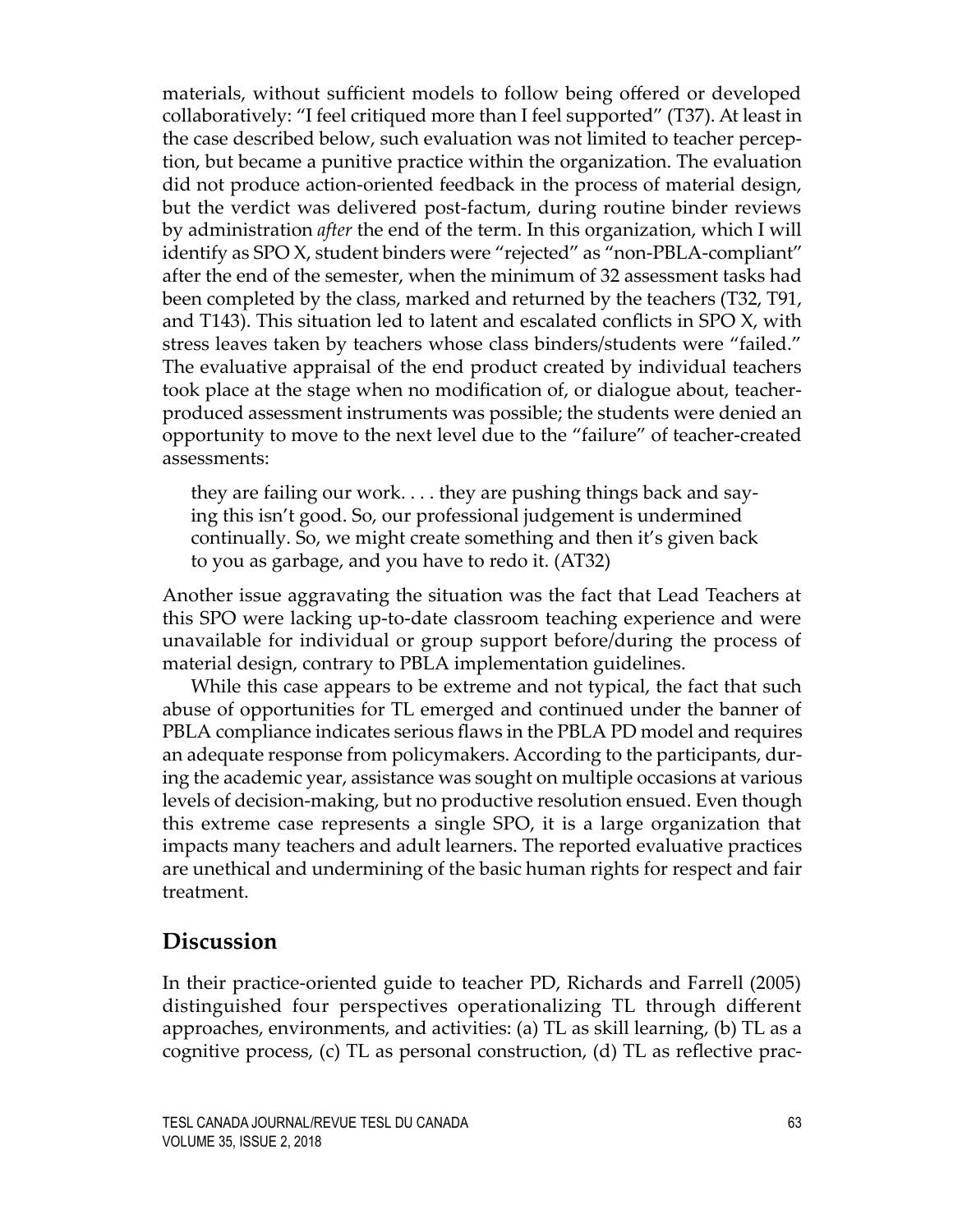tice. However, these four perspectives offered moderate explanatory power in illuminating possible reasons for teacher apprehension demonstrated in/ during/after PBLA PD, or the underlying issues revealed in the two contrasting cases of PBLA implementation. Therefore, I propose an additional conceptualization—*TL as dialogic interaction*—which would account for recent understandings of TL as a complex sociocultural process (Cross, 2010; Faez, 2011; Johnson, 2009; Lantolf, Poehner & Swain, 2018; Lee, Murphy, & Baker, 2015; Richards, 2008). This perspective would acknowledge that TL is inextricably connected to factors such as personal and institutional histories and ecologies (Donato & Davin, 2018; Johnson & Golombek, 2018); social interactions in the workplace and beyond; the affective dimension (Veresov & Mok, 2018) and its impact on TL. TL as a sociocultural activity is not confined to individual teacher cognition but is interactively constructed by a group of agents in a classroom, in a school, and in the larger sociopolitical context.

#### *TL as Dialogic Interaction*

The concept of a dialogue, versus unidirectional/monologic transmission of meaning, continues to play an important role in philosophy and education, from Socrates to Freire (Freire & Macedo, 1995; Guilherme & Morgan, 2018). Dialogue is seen as the focal component of the learning process in general (Freise, 2018; Hall, 2017; Lefstein & Snell, 2014; Neville Rule, 2015; Sarid, 2012; Skidmore & Murakami, 2016), language learning (Hall, Vitanova, & Marchenkova, 2005), TL (Hennessy, 2014; Johnston, 1994; Masson, 2018; Scarino, 2014), and organization management (Bushe & Marshak, 2015). According to Renfrew's reading of Bakhtin (2015), "Dialogism is more than a literary or a purely interpersonal phenomenon: it describes the condition of all verbal interaction and therefore of all conceptual, social and ideological activity" (p. 91). On the contrary, monologic discourse leads to lack of mutual understanding: "to some extent, primacy belongs to the response . . . Understanding comes to fruition only in the response" (Bakhtin, 1975, as cited in Renfrew, 2015, p. 90). Without a response from the "other," a shared meaning of a concept may not emerge, as may be the case with PBLA implementation, where a persistent gap exists between the policymakers' and practitioners' understandings of PBLA and its impact.

When dialogic interaction is absent, mutual understanding may be lacking at various levels: between policymakers and practitioners, between administrators and teachers, or between teachers and students. At the classroom level, monologic discourse can be an interaction pattern in a teachercentred classroom, or limited to an isolated moment of classroom interaction, when ongoing dialogues with individual learners are not feasible. At the level of long-term national policy implementation, the persistence of monologic discourse and absence of shared understandings undermines the possibility of achieving PBLA goals and projected outcomes.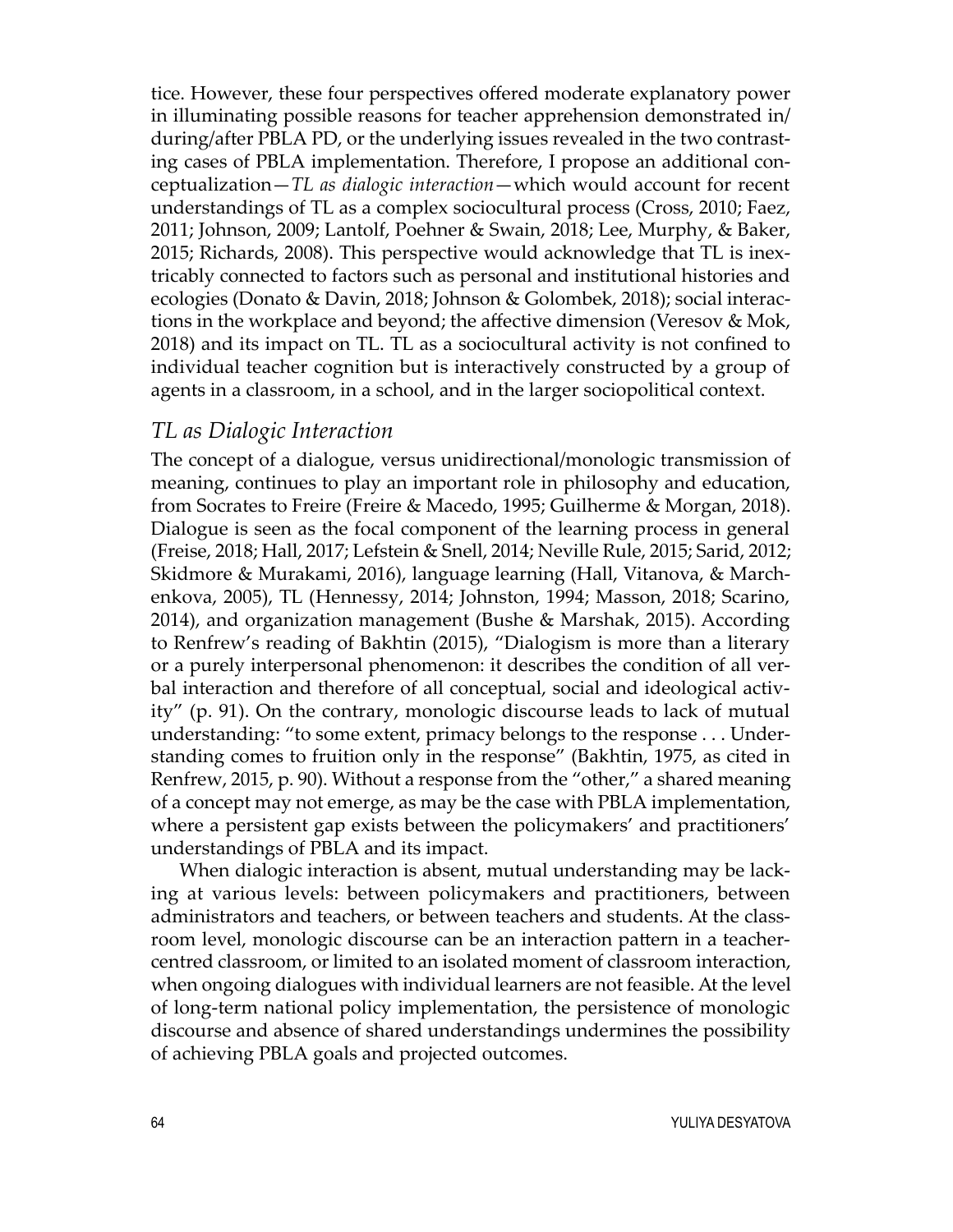Richards (2008) also asserted the crucial role of a dialogue for the emergence and sustainability of CoP: "'Learning how to talk' is essential in order to participate in a community of practice. It involves learning to share ideas with others and to listen without judgement" (p. 170). Johnston (1994) offered further elaboration on the three features of a productive dialogue in educational settings—participation, contingency, and negotiation. I believe that conceptualizing TL as *dialogic interaction* captures these three features: (a) active *participation* of all agents, (b) openness to hearing the other side and adjusting to unpredictable developments (*contingency*), and (c) readiness to negotiate (*negotiation*).

However, teacher survey responses did not offer empirical evidence for the presence of *dialogic interaction* in PBLA PD. This is especially problematic because teachers themselves need to be active listeners, observers, and learning partners in their classrooms (Loughran, 2006), which is an ongoing interplay of *participation*, *contingency*, and *negotiation*. Extending a similar understanding of learning to TL would be modelling an effective learning environment (top-down modelling), or an application of what teachers may already be doing in their classrooms to their own TL experiences (uptake of a promising teaching practice). As Johnston (1994) described it, "dialogue involves contestant negotiation. Because of its contingency, truly dialogical relations can only be maintained through a constant moving to and fro between participants in the domains both of content (what we are studying) and process (how we go about it)" (p. 158). However, in PBLA PD, teachers were denied opportunities to negotiate either the content or the process of their own learning.

| Meta-theories of learning and<br>development | Behaviourism                      | Cognitivism                          | Constructivism                                                                 |                              | Sociocultural theory                                                            |
|----------------------------------------------|-----------------------------------|--------------------------------------|--------------------------------------------------------------------------------|------------------------------|---------------------------------------------------------------------------------|
| Conceptualization of TL                      | TL as skill<br>learning           | TL as a cognitive<br>process         | TL as personal<br>construction                                                 | TL as personal<br>reflection | TL as dialogic<br>interaction                                                   |
| Locus of TL                                  |                                   | Communities of<br>practice           |                                                                                |                              |                                                                                 |
| Goal of the TL process                       | Acquisition of<br>skills          | Translating theory<br>into practice  | Constructing a personal understanding how<br>to translate theory into practice |                              | Collective<br>participatory<br>theorization of<br>teacher practices<br>(praxis) |
| Role of the teacher learner                  | Craftsperson of<br>best practices | Knowledge<br>acquirer and<br>applier | Individual<br>knowledge<br>builder                                             | Reflective practitioner      | Knowledge creator,<br>researcher, engaged<br>seeker of promising<br>solutions   |

Table 1 Conceptualizing Teacher Learning: A Continuum of Approaches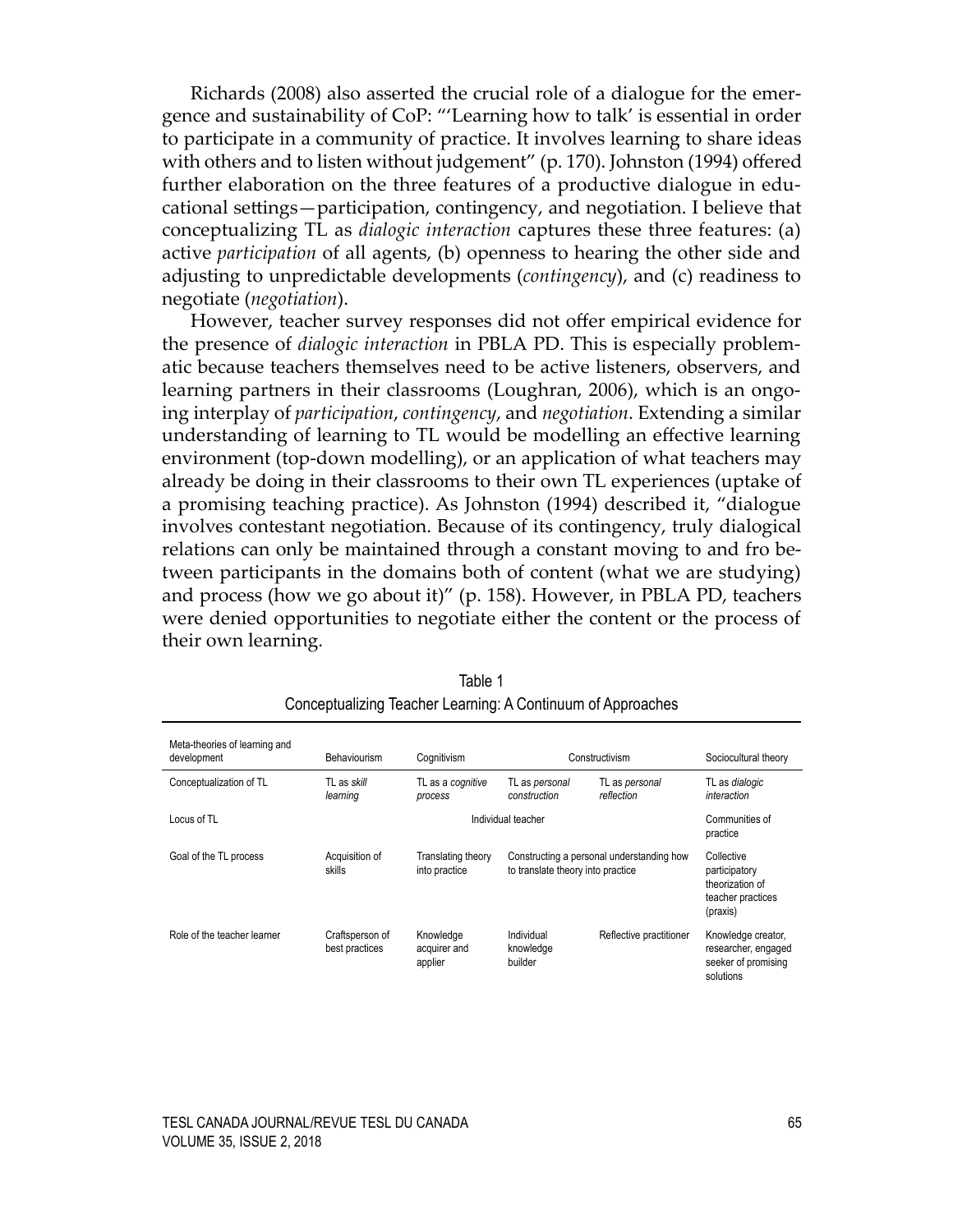| Meta-theories of learning and<br>development | Behaviourism                                                                      | Cognitivism                                                                      | Constructivism                                                               | Sociocultural theory                                                                                                                                                                               |
|----------------------------------------------|-----------------------------------------------------------------------------------|----------------------------------------------------------------------------------|------------------------------------------------------------------------------|----------------------------------------------------------------------------------------------------------------------------------------------------------------------------------------------------|
| Key assumptions about teaching<br>and TL     | Set of learnable<br>skills can be<br>transferred from<br>an expert to a<br>novice | Body of<br>knowledge can<br>be rationally<br>analyzed and<br>applied in practice | Individually constructed understanding<br>quided by both theory and practice | Multiple factors<br>within and beyond an<br>individual (personal<br>histories, emotions,<br>community,<br>socioeconomic.<br>and political<br>environments) impact<br>learning, teaching,<br>and TL |

 *Note.* TL = Teacher Learning.

Table 1 summarizes the four conceptualizations of TL by Richards and Farrell (2005), complemented with the fifth one—*TL* as dialogic interaction. The additional conceptualization reflects the recent "sociocultural turn" in language teacher education (Johnson, 2006) and was derived from both the literature and empirical data. Table 1 aligns the five conceptualizations with major theories of learning and traces the assumptions about the goals of the TL process, its loci, expected teacher roles, as well as assumptions about the nature of TL and language teaching. To further elaborate on how these assumptions can be traced in common PD activities, Table 2 connects PD activities with the five conceptualizations. These two tables can assist in examining potential areas of tension in a PD initiative where gaps between the teacher-desired and policy-expected teacher role may jeopardize achievement of projected outcomes.

| Conceptualization<br>of TL   | TL as skill learning                                                            | TL as a cognitive<br>process                                      | TL as personal<br>construction                                                | TL as personal<br>reflection                                   | TL as dialogic<br>interaction                                                                                                              |
|------------------------------|---------------------------------------------------------------------------------|-------------------------------------------------------------------|-------------------------------------------------------------------------------|----------------------------------------------------------------|--------------------------------------------------------------------------------------------------------------------------------------------|
| <b>Typical TL activities</b> | Workshops and<br>presentations, expert<br>observations and<br>feedback          | Reading professional<br>and research articles.<br>action research | Self-monitoring, self-<br>directed TL through<br>personally relevant<br>means | Reflective journal<br>writing, introspective<br>analysis       | PLC (professional<br>learning community).<br>action research.<br>critical friendship,<br>mentoring, peer<br>observations, peer<br>coaching |
| Typical vocabulary           | Language training,<br>teacher training,<br>workshop delivery.<br>best practices | Language learning, teacher learning,<br>professional development  |                                                                               | Reflection, reflective<br>practice, reflective<br>practitioner | Community of<br>practice, PLC,<br>teacher support<br>groups, knowledge<br>sharing, knowledge<br>building                                   |

Table 2 PD Activities Reflecting the Five Conceptualizations of Teacher Learning

*Note.* PD = Professional Development; TL = Teacher Learning.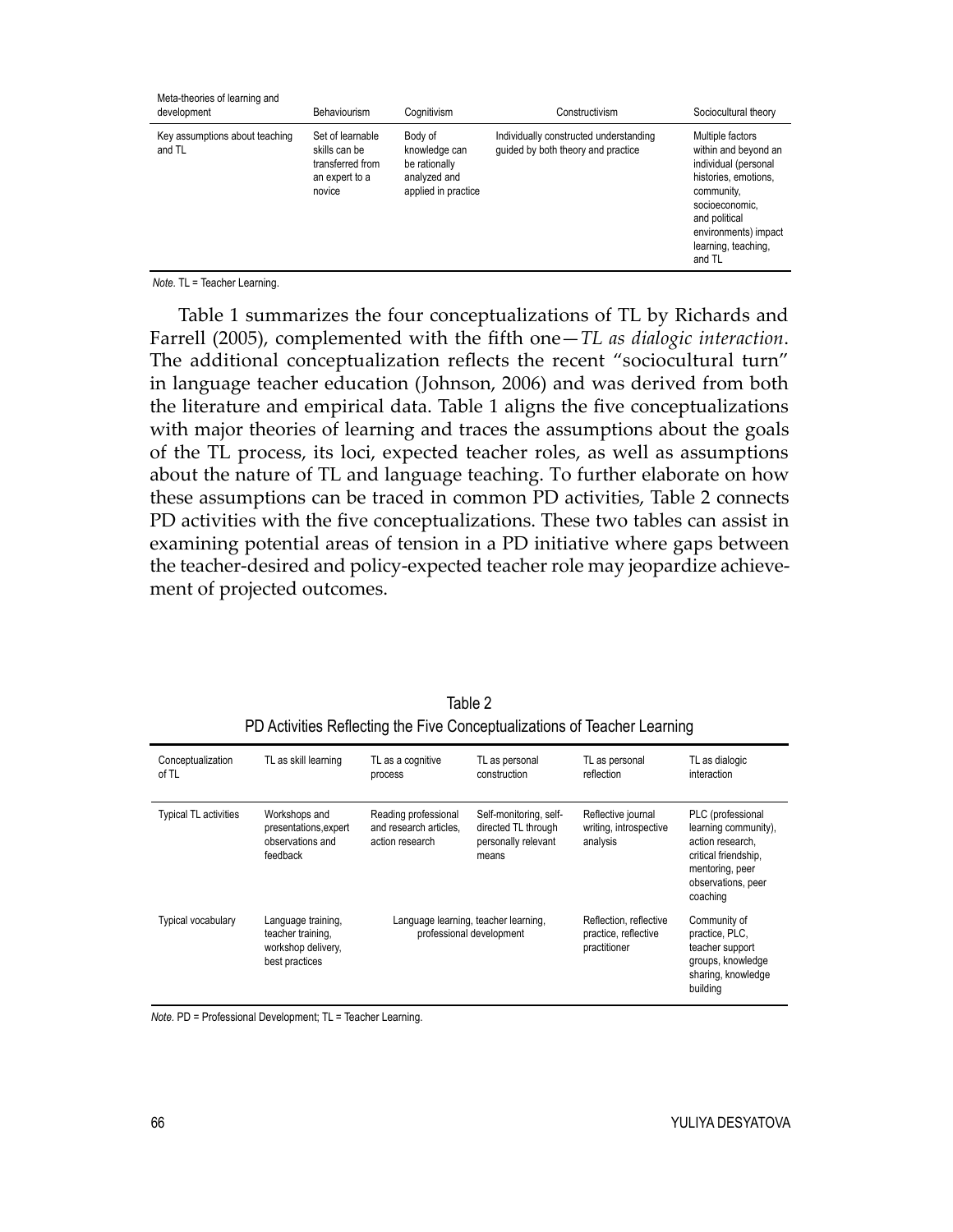The two tables should not be interpreted as a rigid typology that slot a PD activity into a single possible cell. The tables suggest a continuum where concrete operationalizations of the five perspectives may combine features of apparently distant conceptual understandings. For instance, peer observations can become a *dialogic activity* in a CoP, as indicated in the exemplary case above, if observations lead to new understandings for *both* participants. However, empirical accounts of peer observations as an authentic practice of a CoP are sparse (Vásquez & Reppen, 2007). On the contrary, observations are often enacted and perceived as evaluations, which may explain the limited uptake of this promising TL tool (Richards & Farrell, 2005). When an observation is conducted by a superior and leads to an evaluative outcome of observable skills, the intent, atmosphere, and the impact of the event may shift toward the skill-oriented end of the continuum. Therefore, it is not the title or an official intent of a PD activity that reflects what kind of vision of TL this activity is enacting, but participants' lived experiences influence how teachers perceive their actual and expected roles in TL.

Table 2 maps how the observable operationalizations of TL—PD activities—connect to the five approaches, while Table 1 reflects the assumptions behind the conceptualizations. The typical PD activities (*workshops*, *refl ective journal writing*) and typical vocabulary (*teacher training*, *best practice*, *refl ection*) are encountered by teachers in their TL experiences, but the assumptions behind these activities and language choices may remain unnoticed. Metaphorically, Table 2 reflects the visible tip of the iceberg of TL, while Table 1 captures the invisible, but potentially more impactful, underwater iceberg, which, unless made visible and paid attention to, may cause a disaster. Therefore, the proposed, apparently structured elaboration of the conceptualizations of TL, together with the key assumptions they project on PD activities, were employed as an analytical lens for understanding PBLA teacher training as a TL experience.

The five approaches can be interpreted as an evolutionary continuum of practicing and theorizing TL. This continuum reflects a progression from a unidimensional understanding of *TL as skill learning* toward acknowledging its complexity embedded in multiple contextual factors (TL as a sociocultural activity of *dialogic interaction*). These five approaches may work in synergy, unless they are operationalized through PD activities with rigidly defined limits that would prevent potentially productive cross-pollination, as may be the case with PBLA as a prescriptive PD initiative.

#### *TL in PBLA: Combining Behavioural and Cognitive Approaches*

The data sources examined in this study—surveys, interview responses, and PBLA implementation guidelines—indicate reliance of PBLA PD, both in vision and implementation, on the first two conceptualizations—TL as *skill learning*, and *TL as a cognitive process*.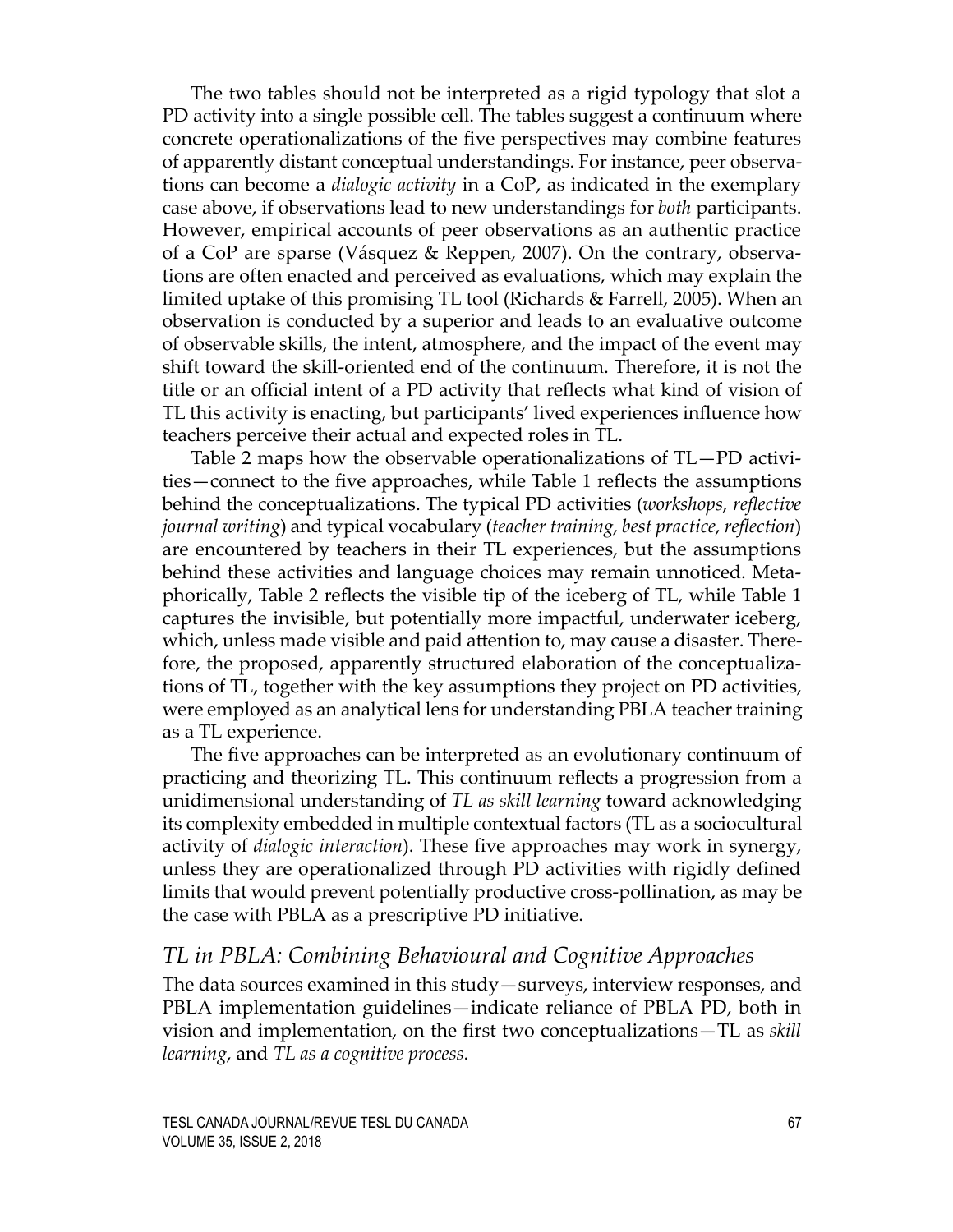The view of *TL as a cognitive process* may be traced in PBLA theory presented in the PD events. This theoretical knowledge was believed to facilitate the intense assessment material creation demand of PBLA. However, the expected outcome of the cognitive process was a skillful and PBLA-compliant application of the approved knowledge, rather than deeper understanding or cognitively demanding inquiry. Therefore, the second conceptualization of *TL as a cognitive process* is submerged under the emphasis on skill acquisition, as the introduction of PBLA theory is expected to lead to the development of the predetermined skill set. However, teacher comments revealed that the behavioural and cognitive vision of TL are not adequately supported in PBLA PD: the skill acquisition expectation was not supported by sufficient practical modelling, and the translation of PBLA theory into practice proved to be overwhelming for many teachers.

While infrequent mentions of the other three perspectives are present in some PBLA materials, they found limited support in the empirical data. Consistent with the two dominant conceptualizations, teacher role is envisioned as knowledge receiving and skills acquisition from a source located outside of the domain of teacher practice. It was expected that individual teachers would gradually become skillful and efficient producers of multiple assessment artefacts. Teacher's role as knowledge receiver is also reflected in the structured hierarchy of knowledge holders and designated transmitters in the implementation process: teachers are at the bottom of the knowledge-receiving pyramid, with the experts at the funding ministries, CCLB, administrators, and Leads comprising the top-down chain with minimal opportunities for interaction. The discrepancy between the role assigned to teachers in PBLA and the teacher-envisioned role may be a key factor in the negative teacher response to PBLA.

Despite episodic mentions of reflection and collaboration in PBLA documents, the training was designed with limited room for truly *dialogic* interactions, while multiple nonnegotiable requirements were imposed. These requirements are identical for novice and expert teachers, even though novice teachers usually experience multiple challenges regardless of additional pressures (Faez & Valeo, 2012). Understanding TL as a deeply *personal construction* may be traced in the way PBLA teacher training is distributed over a year or more, allowing time for individual teachers to advance their understandings and hone their skills. However, the acceptable milestones for increased personal understandings are predetermined in the form of a gradually growing skill set in PBLA implementation, rather than personally relevant heuristics. For example, all teachers were supposed to start with a self-assessment of PBLA readiness, and progress to introducing "needs assessments and elements of task-based planning and assessment" (IRCC, 2016, p. 3) within the same time frame. This way, the personalized nature of knowledge construction is overshadowed by the prescriptive plan for skill acquisition, which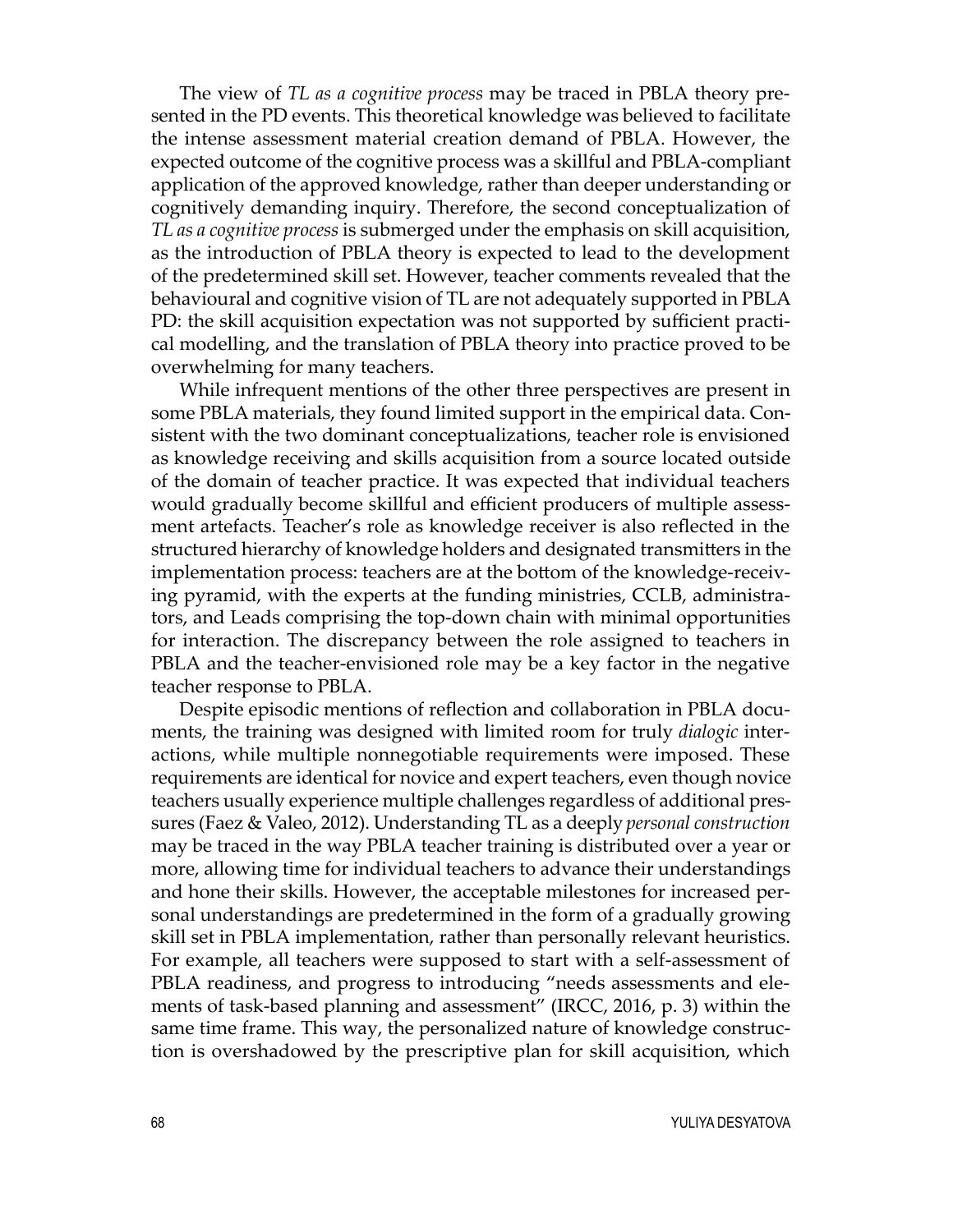disregards teachers' varying starting points and individual pace of progression in learning how to implement PBLA.

Similarly to the third conceptualization, the fourth one—*TL as personal reflection*—appears to be present in the vision of PBLA teacher training, but rather through lip service than through meaningful opportunities to reflect. Teachers are encouraged to reflect through self-assessment of PBLA readiness about successes and challenges in implementing "classroom practice standards" (IRCC, 2016, p. 3). A reflection checklist is provided, and an "action plan" is to be submitted to the administrator (CCLB, 2017). Such a sequence of mandatory checklists and formal "action plans" is an attempt to presumably generate and document complex reflective and cognitive processes through behavioural routines.

Contrary to the current conceptualization of TL as a complex sociocultural activity, PBLA teacher training merged the behaviourist perspective of TL as *skill learning* with the understanding of TL as a *cognitive process* but did not incorporate the other three more current perspectives on TL, including TL as *dialogic interaction*. While some PD activities with such potential are mentioned in the implementation guide, limited empirical data on successful operationalizations of group discussions, team-teaching, demonstration lessons, or teacher collaboration were available. The two contrasting cases demonstrated the range of possibilities in enacting PBLA teacher training in practice. It is symptomatic that in the exemplary case, the leader purposefully sought to improve PBLA PD, which resulted in employing a respectful and interactive support mechanism—nonjudgemental team-teaching. On the contrary, the opposite case of abusive teacher evaluation practices claimed to be following PBLA requirements.

These two cases can be interpreted as two opposite ends on the continuum of collaboration, community of practice, dialogic interaction, or other concepts originating in sociocultural theory but not discussed in this article. In the success case, collaboration and dialogic interaction took place, even though they may not have had a dedicated time frame or activity slot, such as a PLC or a PD session. The *dialogic* interaction was fostered by the leader that realized the value of collective practice-embedded knowledge creation. This exceptional case emerged in response to the perceived need to find a more productive and practice-oriented way to support TL than the options presented in PBLA materials. The response reflects current understanding of TL as active mutual participation, negotiated and renegotiated by the agents. Unfortunately, affordances for such collaborative search and negotiation of context-sensitive solutions were not predesigned in PBLA PD.

On the contrary, in the teacher abuse case, persistent references were made to PBLA requirements, PBLA compliance, and funders' expectations, to justify the situation that was affecting teachers' confidence, health, selfesteem, joy of teaching, workplace atmosphere, and collegial relationships, while disregarding teachers' needs, struggles, understandings, personal and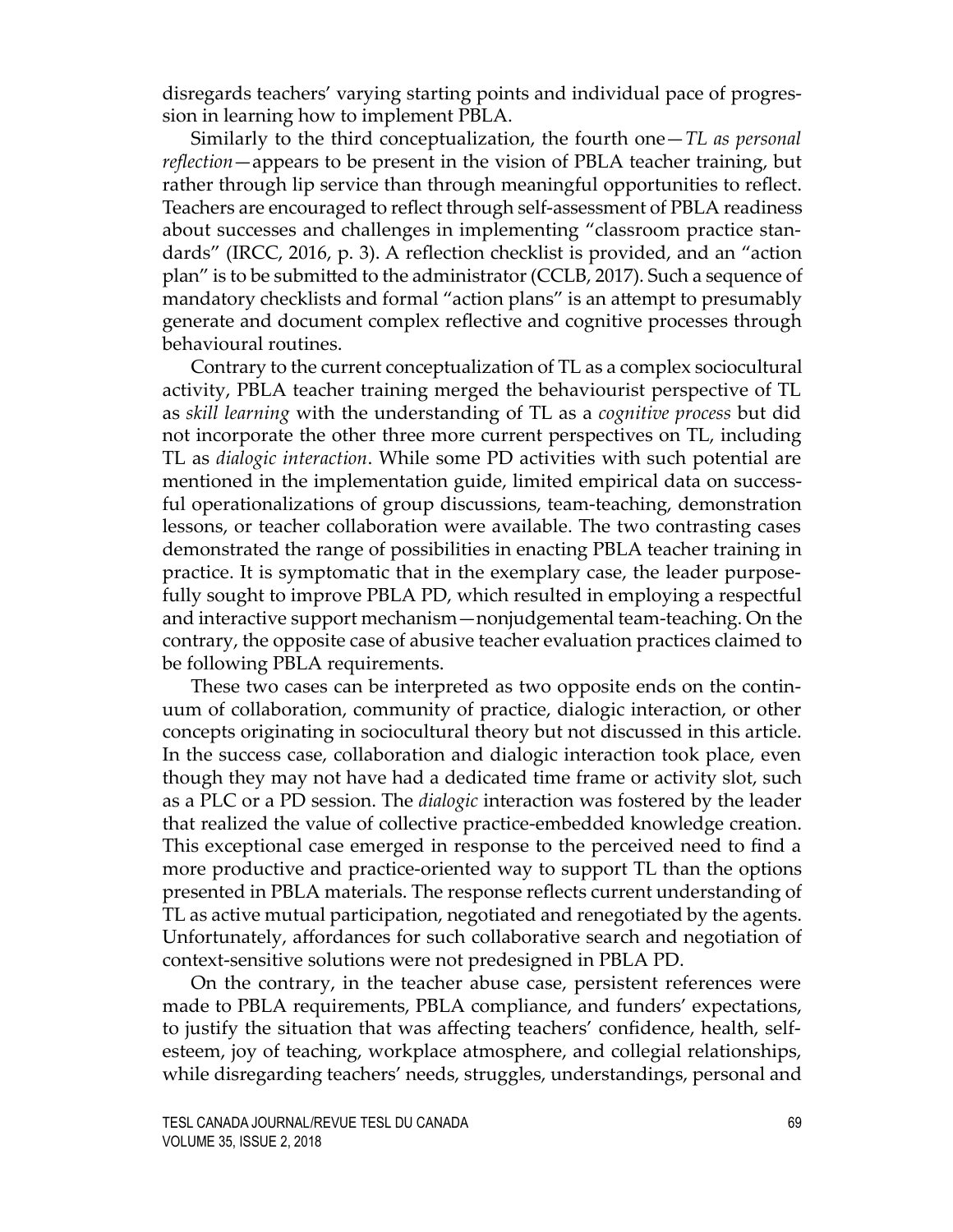professional identities, and emotions. In addition to such practices raising ethical and legal concerns, the situation was problematic from the current perspectives on TL as a complex process precisely contingent upon workplace atmosphere and the affective responses of participating actors (Golombek, 2015; Swain, 2013). This case illustrated the behaviourist vision of learning as conditioning, the success rate of which could be improved by punishment for unsatisfactory performance. Such a view is beyond the continuum of the five perspectives, which suggests theoretical and practical unsustainability of PBLA as PD potentially relying on the historically and ethically obsolete view of learning as behaviourist conditioning.

### **Conclusions and Implications**

I have summarized empirical findings relevant to illuminating the conceptualization and operationalization of TL in PBLA PD for LINC/ESL teachers in Canada. While it is customary to conclude research papers with calls for more research, I feel obliged to precede it with a call for response from policymakers. In light of the findings reported above, as well as previous research, suspending the *mandatory* PBLA implementation might be the most efficient step toward addressing the shortcomings and preserving the limited effectiveness of PBLA as a TL experience. Below, I outline some advantages of such an apparently radical solution that may seem like throwing out the baby with the bathwater. While acknowledging the best intentions of introducing PBLA as a teacher-training initiative, we have a duty to adequately respond to the unintended consequences that surfaced in the implementation process.

The findings raise serious questions about whether mandatory PBLA PD has benefitted the profession and the programs as originally envisioned and claimed in the official discourse. In addition to theoretical issues, the mandatory PBLA PD created multiple practical challenges, so making PBLA an optional tool would offer the following benefits:

- 1. an opportunity to realign the vision and operationalization of TL with current theories and practices;
- 2. a relief in cases where the impact of PBLA on teacher morale, teacher retention, and communities of practice has been negative;
- 3. a reinstatement of previously available, flexible options for TL in response to personally and contextually relevant needs;
- 4. financial savings from suspending a large-scale PD initiative that most participants found counterproductive, if not detrimental.

Most PD experiences described by participants present a bleak picture that conflicts with language teacher expectations of a TL opportunity in a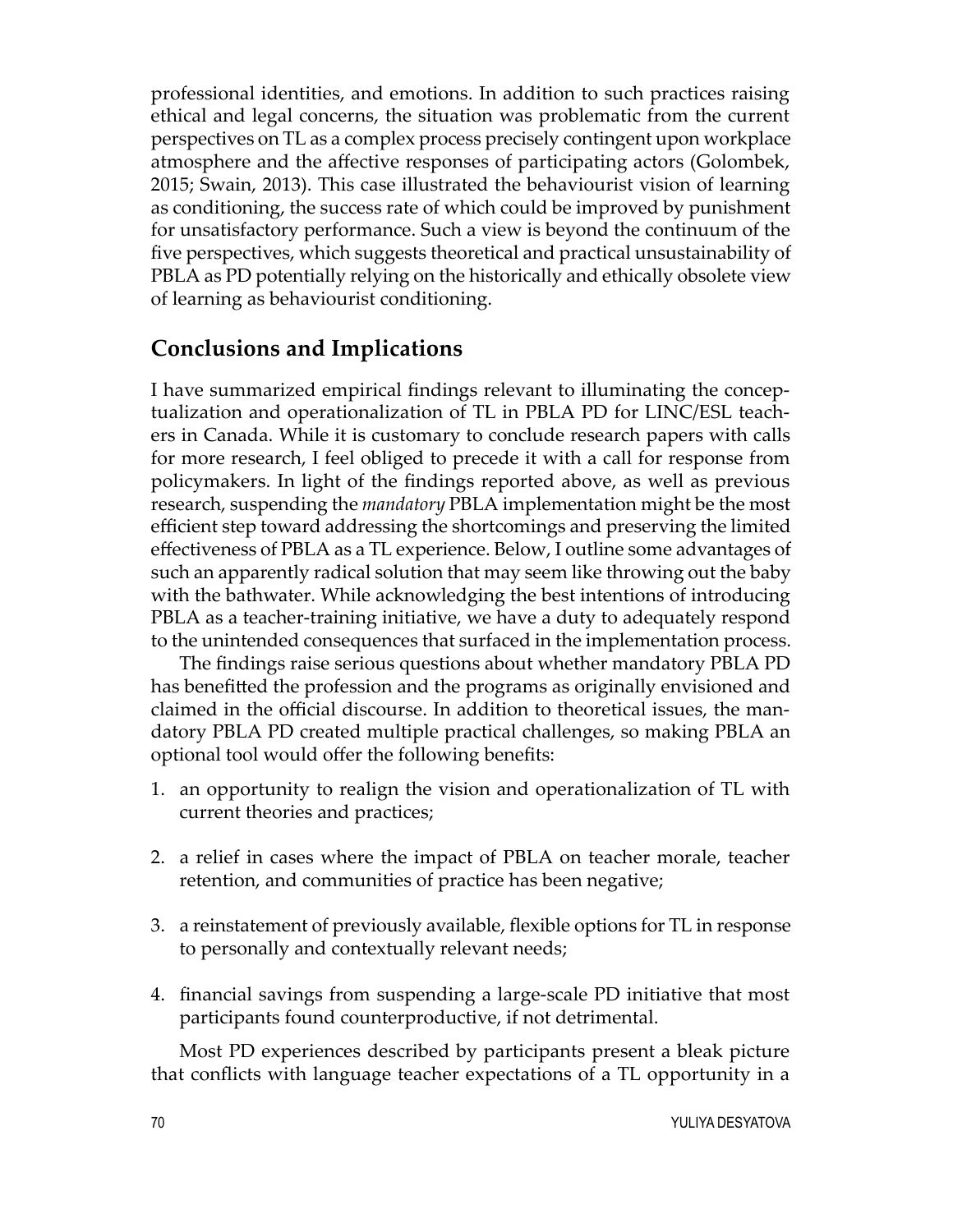Western democracy in the 21st century. PBLA PD lacks engaged interaction and relies on scripted skills development as a result of knowledge transmission. The simple removal of the pressure created by the *mandatory-ness* of the implementation protocol can provide immediate relief in the acute cases of repressive power imbalance, while preserving positive dynamics, wherever they are present. It would also restore the field for truly dialogic and nonjudgemental communities of practice to emerge. Such a step would align with the current understandings of language teaching as a complex process defying attempts to be captured by one-size-fits-all methodical approaches (Kumaravadivelu, 2006).

Suspending the mandatory PBLA implementation would also re-establish previously available space, time, and energy for the wide array of directions that individual teachers may need or wish to explore in their professional TL. Most important, relinquishing the pressure to follow "the assessment protocol" perceived as "a teaching method" (Callan, 2017) would allow teachers to pursue roles that they individually envision for themselves, whether it be a skillful acquirer of best practices, a creative builder of practical teacher knowledge, a reflective practitioner, or a teacher-researcher. Such freedom for individual teacher trajectories would eliminate the tensions arising from the pressure to conform to PBLA-required teacher roles. Effective teacher evaluation models, if necessary, may need to be designed separately from inservice TL initiatives. Translated into fiscal benefits, suspending mandatory PBLA implementation would result in savings from not providing extensive PBLA training to those teachers and Leads who leave the profession in response to the pressures. Teacher and Lead attrition necessitates significant investments into the search and training of new hires, whose induction and retention are challenging even without the additional demands. Finally, stopping the PBLA implementation train would allow all stakeholders to discuss and reflect on both intended and *unintended* outcomes of the national PD initiative.

This study is an initial step toward much-needed further examinations of PBLA as possibly the largest PD initiative of its kind in Canada. Limitations of this article can be considered and addressed in further research. First, the large data set requires further and deeper analysis that was not feasible within the scope of this article. The data themselves have their own limitations. Certain groups, such as funders and policymakers, were represented only through policy documents, with surveys and interviews unavailable, but potentially illuminating the rationales and assumptions that may not have been reflected in the published materials. Second, because the original data collection tools did not focus on PBLA teacher training, it is possible that they failed to elicit aspects of TL experiences that could have been relevant to the current analysis. Finally, further examinations of the impact of PBLA as a language assessment and learning tool are necessary. In-depth research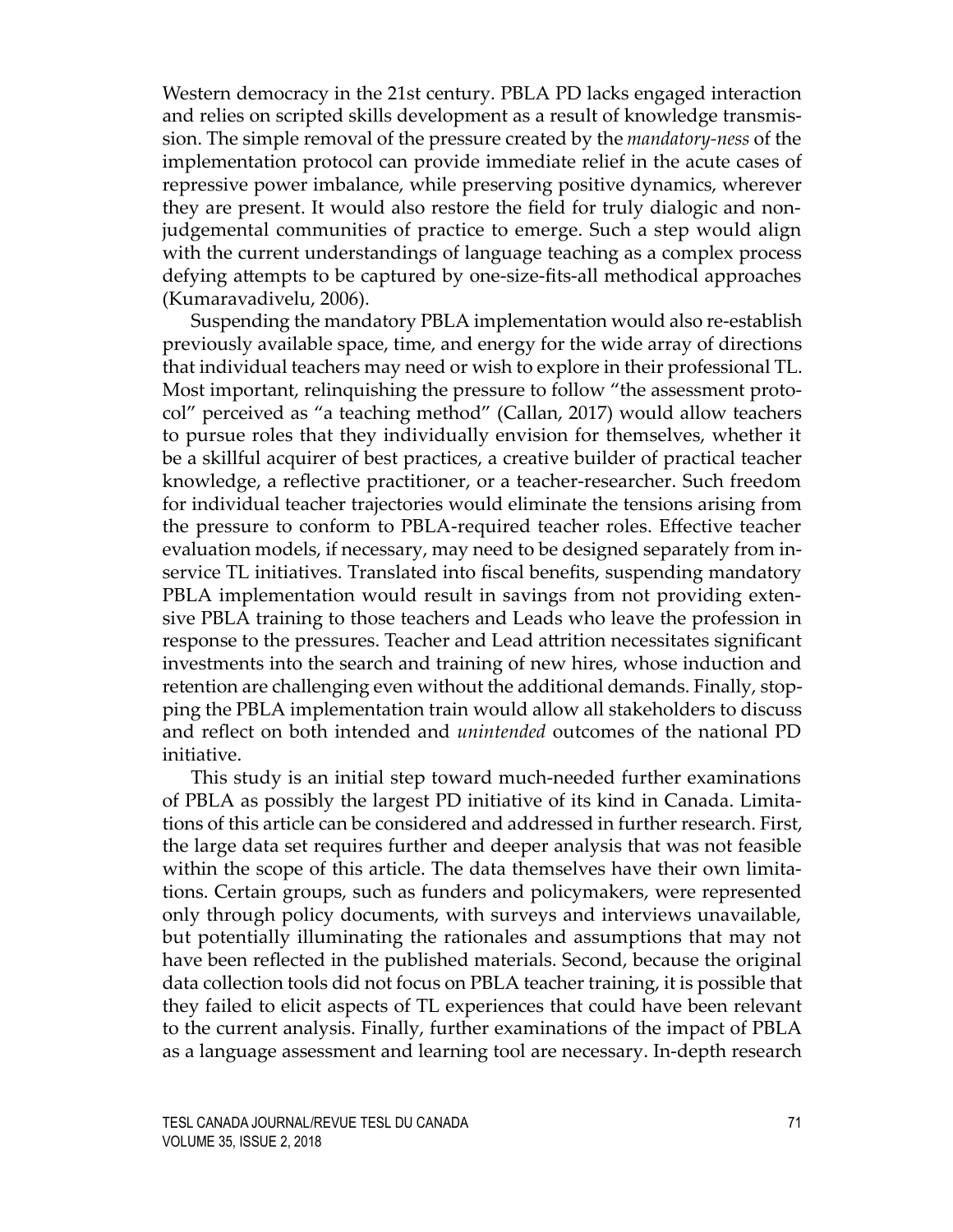is urgently needed to shed light on both the benefits and side effects of this large-scale reform effort.

I hope that policy and decision-makers continue to design and implement research-based initiatives that minimize possibilities for unproductive tensions, so that Canada maintains its "most comprehensive system of adult ESL training in the world" (Derwing, 2017, p. 83). In general, PBLA teacher training does not seem to be achieving the presumed goal of improving the system to the degree claimed in the official discourse. The word choices themselves, most of which I preserved throughout this article—*teacher training, language training, workshop delivery, non-negotiable, acquire skills*—reflect a limited understanding of TL, and need to be reviewed before meaningful adjustments to the vision of *teacher training* are possible. Such productive adjustments would need to start with realigning perspectives on teacher learning with current theories and practices, acknowledging the complexity of generating and supporting teacher knowledge, rather than attempting to enforce a one-size-fits-all authoritarian model of teacher PD. I am confident that significant adjustments are necessary and timely in the interest of all stakeholders across Canada—language learners, teachers, administrators, policymakers, and funders—and that suspending the mandatory PBLA implementation can be the most efficient first step to alleviating the current situation.

#### *Note*

1. I chose to replace the word "instructor" with "teacher" to reflect my understanding of language teaching and learning as agentive and selfdirected, versus providing and following instructions, as implied by the former.

### *Acknowledgements*

- 1. Writing of this article was made possible by the Ontario Graduate Scholarship, awarded through the University of Toronto (2018-2019).
- 2. I would like to thank Jennifer Lynn Burton, Ontario Institute for Studies in Education, University of Toronto, for assistance with coding scheme review.
- 3. I am grateful to anonymous reviewers whose thoughtful comments were instrumental in improving this article.

### *The Author*

*Yuliya Desyatova* is a PhD student in Languages and Literacies Education at the University of Toronto. She has taught LINC classes for 12 years and has mentored more than 80 TESL students. As a result, her current research on PBLA implementation explores theoretical and practical issues in language learning and teaching, as well as in teacher education.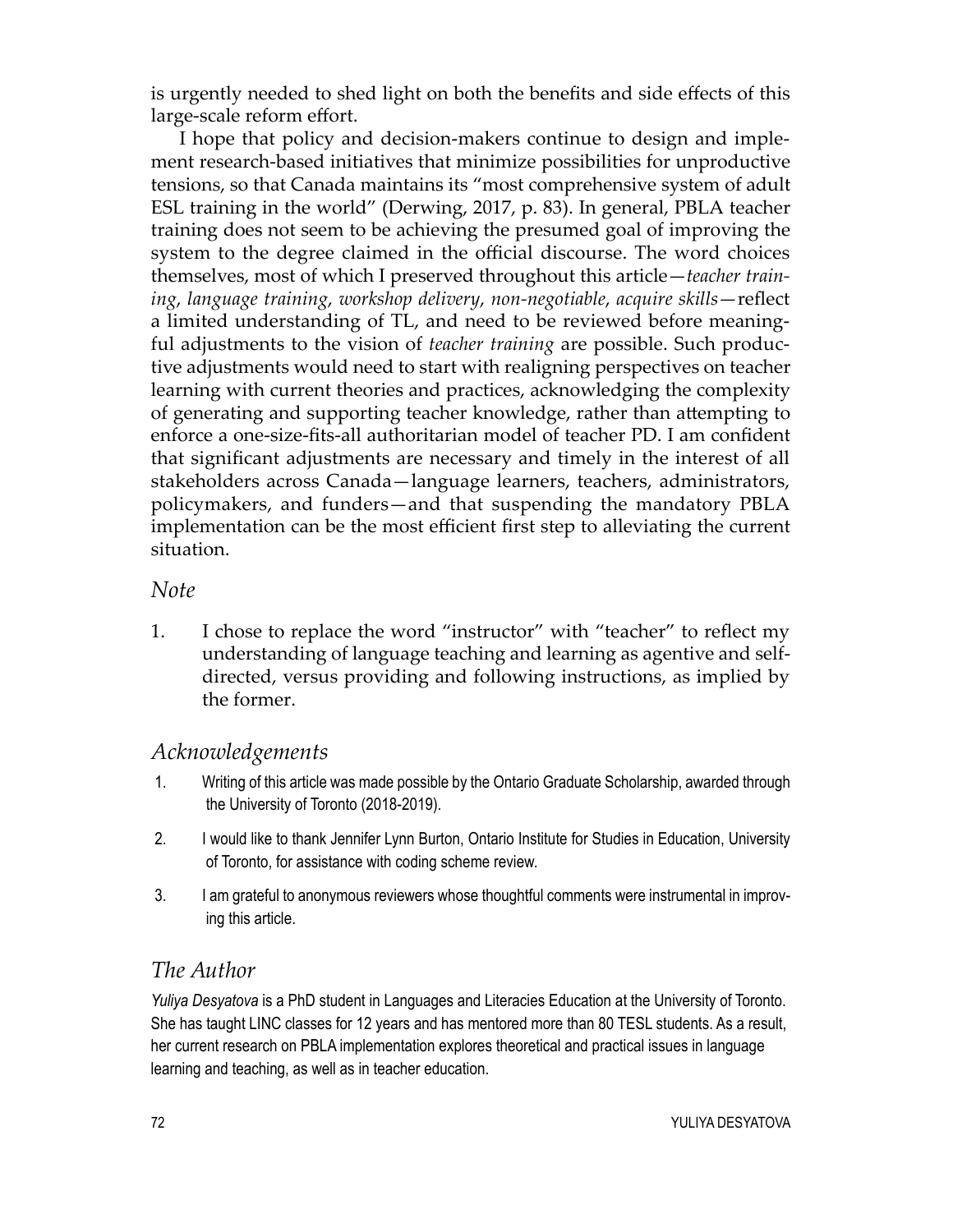#### *References*

- Borg, S., & Sanchez, H. S. (Eds). (2015). *International perspectives on teacher research.* Hampshire, New York: Palgrave Macmillan.
- Bushe, G. R., & Marshak, R. J. (Eds.). (2015). *Dialogic organization development: The theory and*  practice of transformational change. Oakland: Berrett-Koehler Publishers.
- Callan, N. (2017, December 3). When in the history of #ESL have teachers ever felt the need to sign a petition to stop a teaching method?! That's how strongly they feel #PBLA is a mistake ... [Tweet]. Retrieved from https://twitter.com/esljigsaws/status/937338850547965953
- CCLB (Centre for Canadian Language Benchmarks) E-learning Portal. (n.d.). Retrieved from https://learning.language.ca/
- CCLB (2015). Handout 1.0: PBLA foundations and principles. Session outline. Retrieved from http://learning.language.ca/pluginfile.php/3534/mod\_resource/content/2/Handout%20 1.0%20Session%20Outline%20PBLA%20Foundations%20and%20Principles\_2015.pdf
- CCLB. (2017). PBLA practice review framework overview & principles working draft. Retrieved from https://pblaepg.language.ca/wp-content/uploads/2017/06/PBLA-Practice-Review-Framework-Working-DRAFT-May-16-2017.pdf
- CCLB. (2017a). PBLA emerging practice guidelines. Retrieved from https://pblaepg.language. ca/toc/
- CCLB. (2017b). PBLA emerging practice guidelines. Part A: PBLA background. Rationale for PBLA. Retrieved from http://pblaepg.language.ca/part-a-pbla-background/rationale-forpbla/
- CCLB. (2017c). PBLA emerging practice guidelines. Part B: PBLA in the classroom. Portfolio contents. Retrieved from https://pblaepg.language.ca/part-b-pbla-in-my-classroom/portfolio-contents/
- CCLB. (2017d). PBLA emerging practice guidelines. Part B: PBLA in the classroom. Planning for PBLA in my classroom. Retrieved from https://pblaepg.language.ca/part-b-pbla-in-myclassroom/planning-for-pbla-in-my-classroom/
- CCLB. (2017e). PBLA emerging practice guidelines. Part C: PBLA programming and administration. Getting ready for PBLA in Our Program. Retrieved from http://pblaepg.language. ca/part-c-pbla-programming-and-administration/getting-ready-for-pbla-in-our-program/
- CCLB. (2017f). PBLA emerging practice guidelines. Part C. PBLA roles and responsibilities. Retrieved from https://pblaepg.language.ca/part-c-pbla-programming-and-administration/ pbla-roles-and-responsibilities/
- Cochran-Smith, M., & Zeichner, K. (Eds.). (2005). *Studying teacher education: The report of the AERA panel on research and teacher education.* Mahwah, New Jersey: Lawrence Erlbaum Associates, Inc.
- Crandall, J., & Christison, M. (Eds.). (2016). *Teacher education and professional development in TESOL.* New York: Routledge.
- Cross, R. (2010). Language teaching as sociocultural activity: Rethinking language teacher practice. *The Modern Language Journal, 94(3), 434–452*. Retrieved from http://www.jstor.org. myaccess.library.utoronto.ca/stable/40856177
- Derwing, T. M. (2017). The ins and outs of ESL in Canada: How the past can inform the future. *TESL Canada Journal, 34(2), 83–96. Retrieved from http://dx.doi.org/1018806/tesl.v34i2.1264*
- Drew, R., & Mudzingwa, C. (2018). The Portfolio-Based Language Assessment model: Perceptions of adult immigrant English language learners. *BC TEAL Journal 3*(1): 1–21. Retrieved from ejournals.ok.ubc.ca/index.php/BCTJ/article/download/267/309
- da Silva Iddings, A. C. (2018). Applying sociocultural theory to prepare teachers to work with culturally and linguistically diverse students and families. In J. P. Lantolf, M. E. Poehner, & M. Swain (Eds.), *The Routledge handbook of sociocultural theory and second language development* (pp. 505-526). New York: Routledge. Retrieved from https://www.routledgehandbooks.com/ doi/10.4324/9781315624747-32

TESL CANADA JOURNAL/REVUE TESL DU CANADA 73 VOLUME 35, ISSUE 2, 2018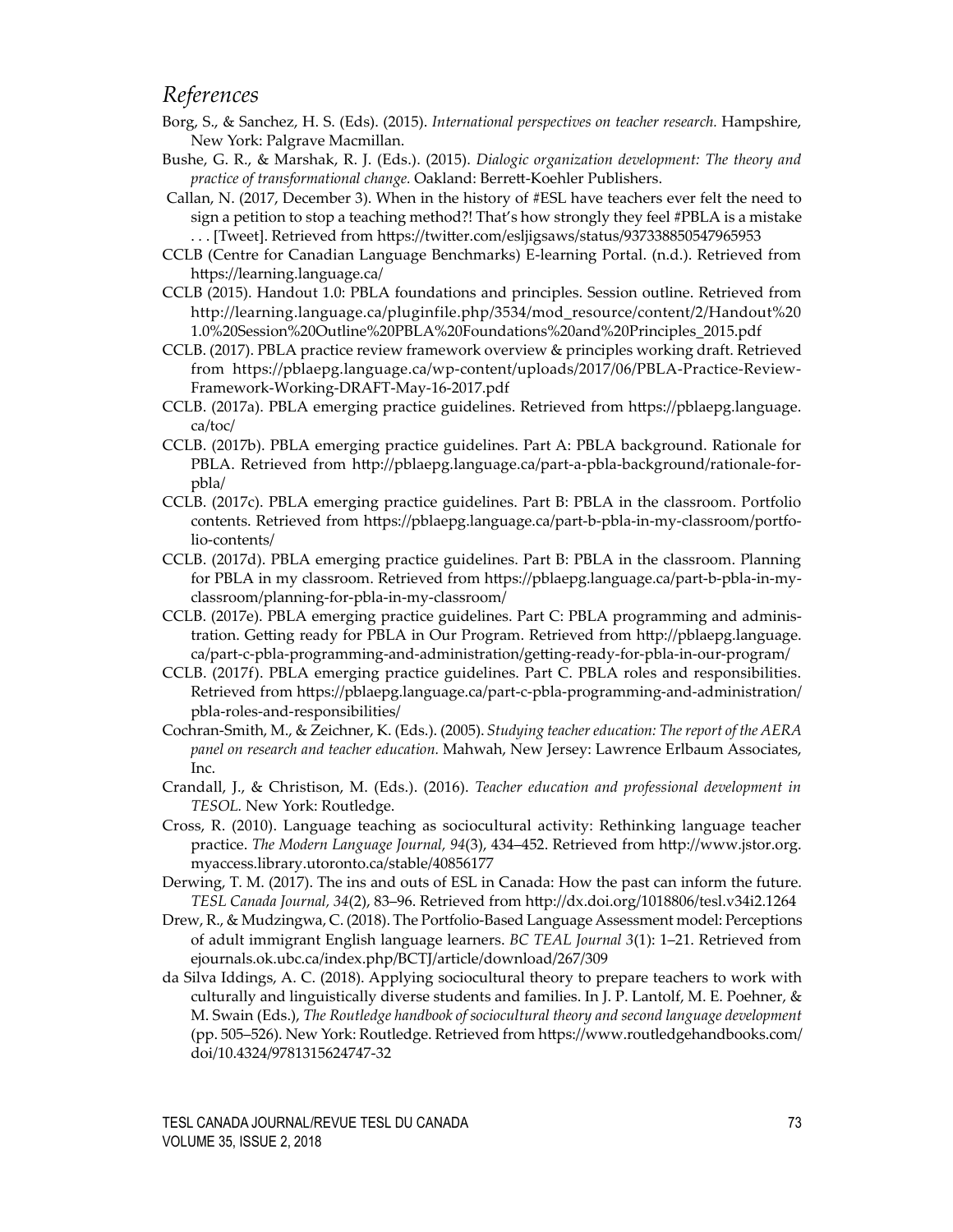- Donato, R., & Davin, K. J. (2018). History-in-person: Ontogenesis and the professional formation of language teachers. In J. P. Lantolf, M. E. Poehner, & M. Swain (Eds.), *The Routledge handbook of sociocultural theory and second language development* (pp. 457–471). New York: Routledge. Retrieved from https://www.routledgehandbooks.com/doi/10.4324/9781315624747-29
- Faez, F., & Valeo, A. (2012). TESOL teacher education: Novice teachers' perceptions of their preparedness and efficacy in the classroom. *TESOL Quarterly, 46*(3), 450–471. doi:10.1002/tesq.37
- Fox, J., & Fraser, W. (2012). *Report on the impact of the implementation of PBLA on LINC teachers and students from September to December 2011.* Internal technical report submitted to Citizenship and Immigration Canada, the Government of Canada, January 2012.
- Fox, J. (2014). Portfolio-Based Language Assessment (PBLA) in Canadian immigrant language training: Have we got it wrong? *Contact, 40*(2), 68–83. Retrieved from https://www.teslontario.org/uploads/publications/researchsymposium/ResearchSymposium2014.pdf
- Freeman, D., & Johnson, K. E. (1998). Reconceptualizing the knowledge-base of language teacher education. *TESOL Quarterly, 32*(3), 397–417. doi:10.2307/3588114
- Freire, P. & Macedo, D. P. (1995). A dialogue: Culture, language, and race. *Harvard Educational Review, 65(3), 377–402. Retrieved from http://simplelink.library.utoronto.ca/url.cfm/490927*
- Freise, M. (Ed.). (2018). *Inspired by Bakhtin: Dialogic methods in the humanities.* Brighton, MA: Academic Studies Press.
- Golombek, P. (2015). Redrawing the boundaries of language teacher cognition: Language teacher educators' emotion, cognition, and activity. *The Modern Language Journal, 99*(3), 470–484. Retrieved from: https://doi-org.myaccess.library.utoronto.ca/10.1111/modl.12236
- Guilherme, A., & Morgan, W. (2018). *Philosophy, dialogue, and education.* London: Routledge.
- Hall, V. J. (2017). Exploring teacher–student interactions: Communities of practice, ecological learning systems—or something else? *Journal of Further and Higher Education, 41*(2), 120–132. doi:10.1080/0309877X.2015.1070395
- Hall, J., Vitanova, G., & Marchenkova, L. (Eds.). (2005). *Dialogue with Bakhtin on second and foreign language learning.* New York: Routledge.
- Han, Z., & Rast, R. (2014). *First exposure to a second language: Learners' initial input processing.*  Cambridge: Cambridge University Press.
- Hennessy, S. (2014). *Bridging between research and practice: Supporting professional development through collaborative studies of classroom teaching with technology. Rotterdam, Boston, Taipei:* Sense Publishers.
- Hennissen, P., Beckers, H., & Moerkerke, G. (2017). Linking practice to theory in teacher education: A growth in cognitive structures. *Teaching and Teacher Education, 63*, 314–325. Retrieved from https://doi.org/10.1016/j.tate.2017.01.008
- Herrera, L., & Drew, R. (2016). PBLA report. In *Language regional meetings. Vancouver Island, North/ Interior, Metro Vancouver and Fraser Valley. October 2016. Summary report*. AMSSA, pp. 16–18. Retrieved from http://www.amssa.org/wp-content/uploads/2015/05/Language-Regional-Meetings-Summary-Report.pdf
- Holmes, T. (2015). PBLA: Moving toward sustainability. *TESL Canada Journal, 32*(9), 113–123. Retrieved from http://www.teslcanadajournal.ca/index.php/tesl/article/view/1220
- Illeris, K. (2018). *Contemporary theories of learning: Learning theorists . . . in their own words.* London, New York: Routledge.
- IRCC (Immigration, Refugees and Citizenship Canada). (2016). *Introduction to the implementation package for lead instructors.* (Password-protected access).
- Johnson, K. (2006). The sociocultural turn and its challenges for Second Language Teacher Education. *TESOL Quarterly, 40*(1), 235–257. doi:10.2307/40264518
- Johnson, K. (2009). *Second Language Teacher Education: A sociocultural perspective.* New York, London: Routledge. Retrieved from https://ebookcentral-proquest-com.myaccess.library. utoronto.ca/lib/utoronto/detail.action?docID=432798
- Johnson, K. E., & Golombek, P. R. (2018). Making L2 teacher education matter through Vygotskian-inspired pedagogy and research. In J. P. Lantolf, M. E. Poehner, & M. Swain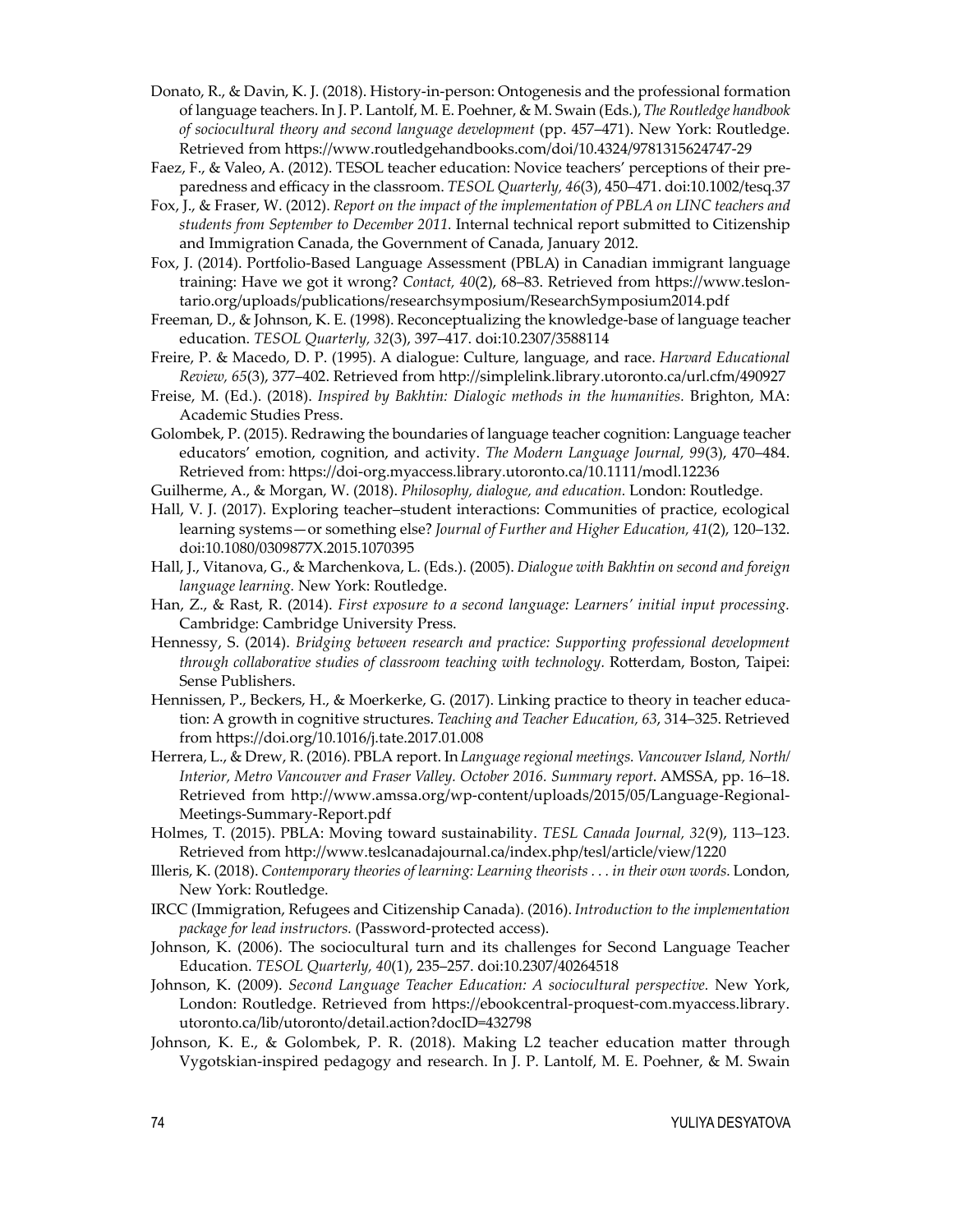(Eds.), *The Routledge handbook of sociocultural theory and second language development* (pp. 443-456). New York: Routledge. Retrieved from https://www.routledgehandbooks.com/ doi/10.4324/9781315624747-28

- Johnston, B. (1994). Teacher education and the MA in ESL: The students' perspective. In D. Li, D. Mahoney & J. C. Richards (Eds.), *Exploring second language teacher developmen*t (pp. 131– 150). Hong Kong: City University of Hong Kong.
- Kozulin, A. (2015). The impact of cognitive education training on teachers' cognitive performance. *Journal of Cognitive Education and Psychology, 14*(2), 252–262.
- Kubanyiova, M. (2012). *Teacher development in action: Understanding language teachers' conceptual change.* Hampshire, NY: Palgrave Macmillan.
- Kumaravadivelu, B. (2006). *Understanding language teaching: From method to postmethod*. Mahwah, NJ: Lawrence Earlbaum Associates.
- Lachini, K. (2017). Stop PBLA for continuous intake and academic programs. Online petition to Minister of Immigration, Refugees and Citizenship Honourable Ahmed D. Hussen. Retrieved from https://www.change.org/p/ministry-of-immigration-and-refugees-stoppbla-for-continuous-intake-and-academic-programs
- Lantolf, J. P., & Poehner, M. E. (2014). *Sociocultural theory and the pedagogical imperative in L2 education: Vygotskian praxis and the research/practice divide.* New York and London: Routledge.
- Lantolf, J. P., Poehner, M. E., & Swain, M. (Eds.). (2018). T*he Routledge handbook of sociocultural*  theory and second language development. New York: Routledge. Retrieved from https://www. routledgehandbooks.com/doi/10.4324/9781315624747
- Lee, J. J., Murphy, J., & Baker, A. (2015). "Teachers are not empty vessels": A reception study of Freeman and Johnson's (1998) "Reconceptualization of the knowledge-base of second language teacher education." *TESL Canada Journal, 33*(1), 1-21. Retrieved from http:// teslcanadajournal.ca/index.php/tesl/article/view/1224/1044
- Lefstein, A., & Snell, J. (2014). *Better than best practice: Developing teaching and learning through dialogue*. London: Routledge.
- Loughran, J. (2006). *Developing a pedagogy of teacher educati*on. London: Routledge.
- Masson, M. M. (2018). *A critical re-imagining of French-language teacher learning and professional identities* (Doctoral dissertation). Retrieved from Dissertations & Theses @ University of Toronto; ProQuest Dissertations & Theses Global. (Accession No. 2081135457).
- Merriam, S. B. (2002). *Qualitative research in practice: Examples for discussion and analysi*s. San Francisco: Jossey-Bass.
- Mohammadian Haghighi, F. (2016). *Investigating teachers' perceptions of the usefulness of Portfolio-Based Language Assessment (PBLA) in Language Instruction for Newcomers to Canada (LINC) programme* (Master's thesis). Retrieved from https://open.library.ubc.ca/cIRcle/collections/ ubctheses/24/items/1.0340525
- Morrissey, K. (2018, October 22). Limbo. [Blog post]. Retrieved from https://joyofesl.blogspot. com/
- Neville Rule, P. (2015). *Dialogue and boundary learning*. Rotterdam: Sense Publishers.
- Pettis, J. (2015). Portfolio-Based Language Assessment (PBLA): Guide for teachers and programs. Ottawa. Centre for Canadian Language Benchmarks. Retrieved from http://www.language. ca/documents/PBLA\_Guide\_e-version\_2015.pdf
- Renfrew, A. (2015). *Mikhail Bakhtin.* London, New York: Routledge.
- Richards, J. C., & Farrell, T. S. C. (2005). *Professional development for language teachers: Strategies for teacher learning.* New York: Cambridge University Press.
- Richards, J. (2008). Second language teacher education today. *RELC Journal, 39*(2), 158–177. doi:10.1177/0033688208092182
- Ripley, D. (2012). Implementing Portfolio-Based Language Assessment in LINC programs: Benefits and challenges. *TESL Canada Journal*, 30(1), 69-86. Retrieved from https://files.eric. ed.gov/fulltext/EJ1001891.pdf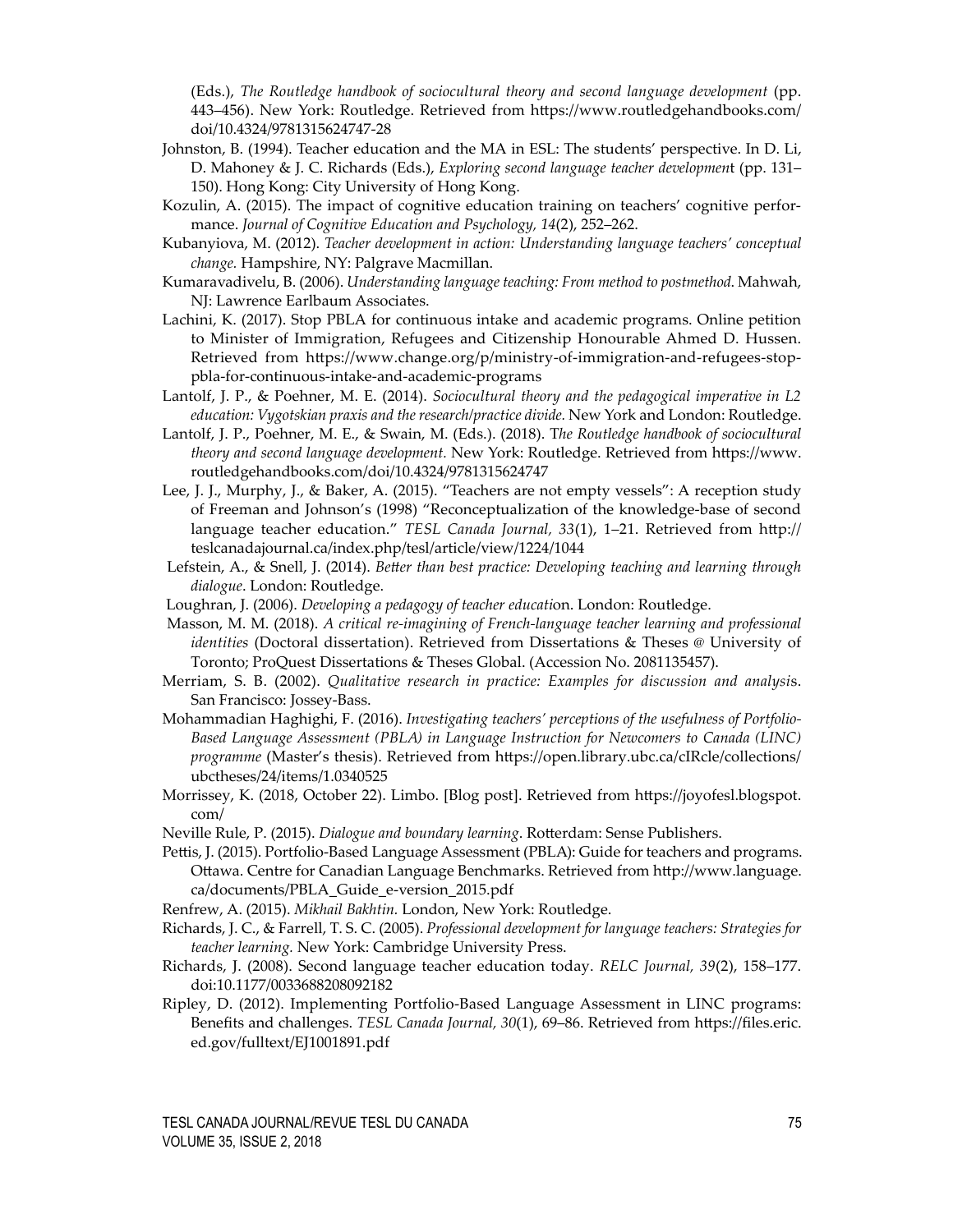- Ripley, D. (2018). PBLA from the bottom up: LINC instructors share the benefits and challenges of portfolios. *TEAL News. Winter 2018*, 16–18. Retrieved from https://www.bcteal.org/wpcontent/uploads/2018/04/TEAL-News-Winter-2018-FINAL-2.pdf
- Sarid, A. (2012). Systematic thinking on dialogical education. *Educational Philosophy and Theory, 44*(9), 926–941. doi:10.1111/j.1469-5812.2011.00757.x
- Scarino, A. (2014). Learning as reciprocal, interpretive meaning-making: A view from collaborative research into the professional learning of teachers of languages. *The Modern Language Journal, 98*(1), 386–401. Retrieved from http://www.jstor.org.myaccess.library.utoronto.ca/ stable/43651767
- Skidmore, D., & Murakami, K. (Eds.). (2016). *Dialogic pedagogy: The importance of dialogue in teaching and learning*. North York, ON: Multilingual Matters.
- Swain, M. (2013). The inseparability of cognition and emotion in second language learning. *Language Teaching, 46*(2), 195–207. doi:10.1017/S0261444811000486
- Swain, M., & Kinnear, P., & Steinman, L. (2011). *Sociocultural theory in second language education:*  An introduction through narratives. Toronto, ON: Multilingual Matters.
- Turner, F., Brownhill, S., & Wilson, E. (2017). The transfer of content knowledge in a cascade model of professional development. *Teacher Development, 21*(2), 175–191. doi:10.1080/13664 530.2016.1205508
- Valeo, A., & Faez, F. (2013). Career development and professional attrition of novice ESL teachers of adults. *TESL Canada Journal*, 31(1), 1-19. Retrieved from http://www.teslcanadajournal.ca/ index.php/tesl/article/view/1164
- Vanderveen, T. (2018). The nature and impact of Portfolio Based Language Assessment (PBLA). *TESL Ontario Contact Magazine, 44(3), 5*–11. Retrieved from http://contact.teslontario.org/ wp-content/uploads/2018/10/Vanderveen.pdf
- VanPatten, B., & Cadierno, T. (1993). Input processing and second language acquisition: A role for instruction. *The Modern Language Journal, 77*(1), 45–57. doi:10.2307/329557
- Vásquez, C., & Reppen, R. (2007). Transforming practice: Changing patterns of participation in post-observation meetings. *Language Awareness, 16*(3), 153–172. doi:10.2167/la454.0
- Veresov, N., & Mok, N. (2018). Understanding development through the Perezhivanie of learning. In J. P. Lantolf, M. E. Poehner, & M. Swain (Eds.), *The Routledge handbook of sociocultural theory and second language development* (pp. 89–101). New York: Routledge. Retrieved from https://www.routledgehandbooks.com/doi/10.4324/9781315624747-6

#### *Appendix A*

#### **Survey questions related to PBLA teacher training as a TL experience (Teacher Survey)**

- 27. PBLA training was a valuable professional learning experience for me.
- 28. My PBLA training has provided me with sufficient practical examples of PBLA in action.
- 29. My PBLA training has provided me with sufficient theoretical understanding of PBLA.
- 30. My PBLA training has provided me with examples of research-based evidence supporting PBLA.
- 33. I appreciate the work of our Lead Teacher on training my colleagues and me in PBLA implementation.
- 34. Our PBLA Lead Teacher is able to answer my questions about PBLA implementation as they arise.
- 35. Our PBLA Lead Teacher finds the responsibility of being a Lead Teacher rewarding.
- 36. Our PBLA Lead Teacher is able to offer necessary assistance in PBLA implementation.